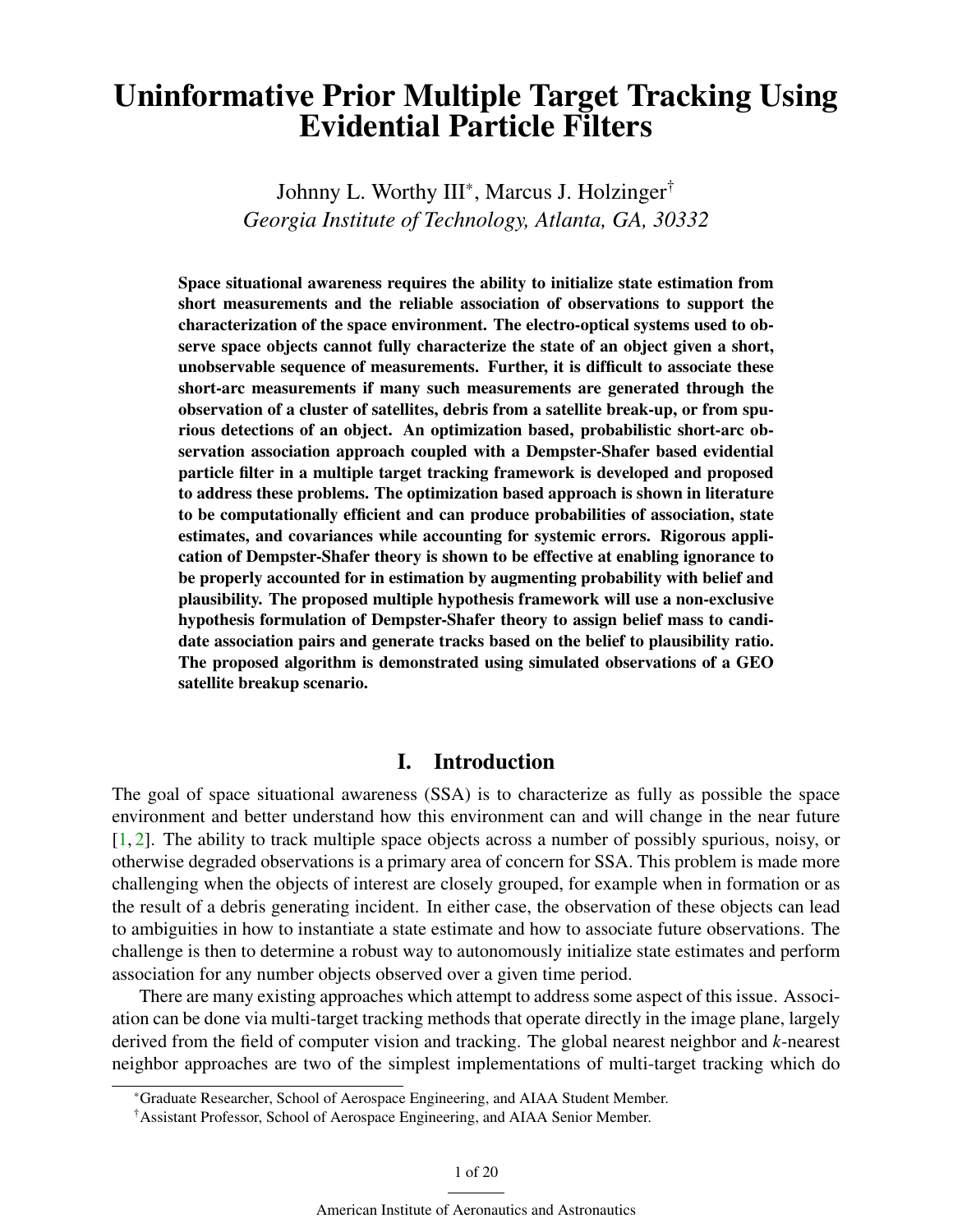not require models of the dynamics of the object in the image frame [\[4–](#page-16-2)[6\]](#page-17-0). These methods can be improved upon given a model of the dynamics of the target in the frame and the implementation of a sequential filter, such as the EKF or UKF [\[7\]](#page-17-1). Recent advances in finite state statistics have lead to the development of robust multi-target tracking schemes in the field of computer vision [\[8\]](#page-17-2). These techniques are finding an increasing presence in SSA by demonstrating the capability to track low SNR objects through detectionless frame to frame tracking and the implementation of finite set statistics filtering [\[9](#page-17-3)[–11\]](#page-17-4). An advantage of multiple target tracking methods implemented in the image plane is that they can be more computationally efficient due to the reduced dimensionality. However, because the dynamics of the problem are restricted to the image plane, in-plane implementations do not permit the direct computation of state estimates.

Association methods have also been proposed based on the admissible region approach. Attribution penalties can be computed for sampled points in the admissible region to identify potentially associated objects by setting a maximum allowed penalty [\[12,](#page-17-5) [13\]](#page-17-6). Fujimoto et. al. and Maruskin et. al. map a discritized admissible region to either Delunay or Poincaré element space and show that the intersection, if it exists, of two disparate admissible regions is the full state solution [\[14](#page-17-7)[–16\]](#page-17-8). Fujimoto and Alfriend implement a boundary value problem approach to gate potential state hypotheses using the angle-rate information [\[17\]](#page-17-9). Optimization methods based on the admissible region have been proven to be computationally efficient ways to attempt the association problem for UCTs as well. Siminski et. al. define a loss function optimized over the admissible region to identify potential state solutions given two uncorrelated observations [\[18\]](#page-17-10). Worthy and Holzinger present an optimization based approach based on the admissible region which probabilistically determines if two observations are associated [\[19\]](#page-17-11). However this class of optimization methodologies alone do not enable one to discriminate fully between the observations between closely grouped objects. In these cases, optimization based method can give overly confident probabilities of association to more than one set of observations, proving problematic without a human-in-the-loop to help interpret the results.

The Constrained Admissible Region Multiple Hypothesis Filter (CAR-MHF) approach is often cited as one of the best methods by which to handle the association of a sequece of UCTs of multiple objects [\[20](#page-17-12)[–22\]](#page-18-0). It is also founded in the admissible region method which uses hypothesized constraints to bound the continuum of potential solutions  $[23]$ . CAR-MHF takes advantage of the ability to sample this bounded set and instantiate a bank of filters on the resulting set of possible solutions. Each proposed solution is propagated and updated as new measurements are ingested. However, this method can be limited computationally by the discretization level of the admissible region. Furthermore, this method is still limited by the unobservability posed over short measurement periods.

Recently, Worthy and Holzinger proposed Dempster-Shafer Theory (DST) as a method by which unobservability is accounted for through the concept of ignorance [\[24\]](#page-18-2). DST augments probability theory by enabling one to account for imprecision in the assignment of probability to a given hypothesis. In DST, belief mass functions are defined which gather evidence supporting propositions under a given hypothesis. These mass functions then enable one to define both the plausibility and belief of a proposition under a given hypothesis rather than just the probability. The idea of imprecision is only necessary when there is ignorance in the system. As more observations are made, as ignorance is driven out of the system, the plausibility and belief values collapse to standard Bayesian probability. This makes DST a powerful tool in estimation. Worthy and Holzinger develop a sequential estimation tool which uses DST to define plausibility and belief surfaces over the admissible region. As expected, these surfaces collapse to a PDF once ignorance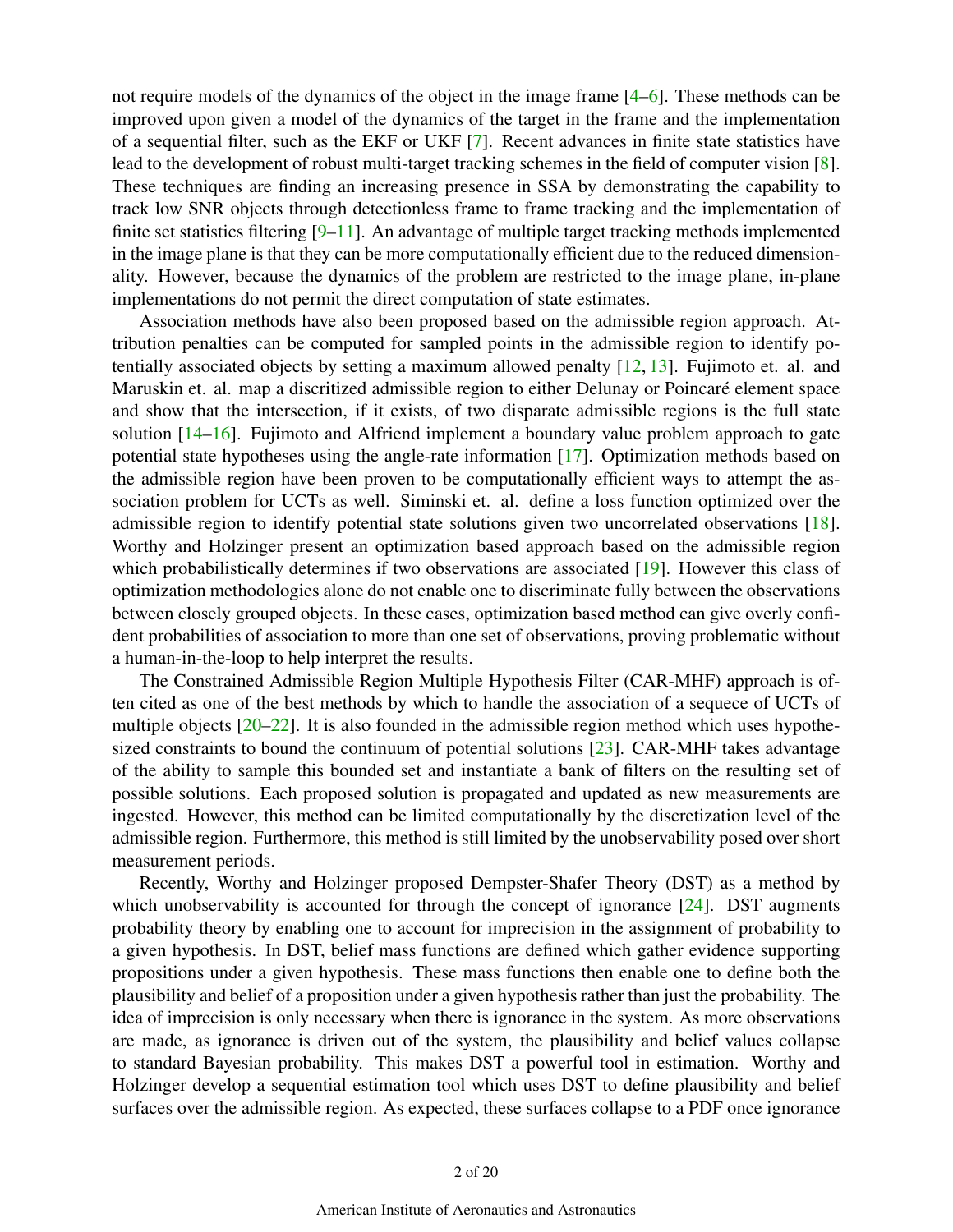is eliminated. The major drawback of this methodology is that it is very sensitive to the data ingested by the filter. Unlike with association based methods, the method described in Worthy and Holzinger is naive to probabilities of association. In fact, this method is demonstrated to be prone to failure when ingesting measurements from clustered spacecraft without a human-in-the-loop.

This paper proposes the marriage of DST and optimization based methods to determine probability of association to develop a robust multi-target tracking filter for SSA. The motivating idea is to enable the multi-target tracking algorithm to autonomously handle clustered or ambiguous detections of objects as well as unobservable observations. Section [II](#page-2-0) recaps admissible region theory. Section [III](#page-3-0) reviews the optimization based methodology and defines the notation used in this paper. Section [IV](#page-6-0) reviews DST and the evidential particle filter. Section [V](#page-8-0) introduces the evidential particle filter multi-target tracking scheme. Section [VI](#page-11-0) demonstrates the strengths of the method for simulated data. Section [VII](#page-14-0) discusses future directions to further improve the proposed methodology.

# II. Admissible Region

<span id="page-2-0"></span>The admissible region method bounds the continuum of possible states consistent with a given measurement through hypothesized constraints  $[23, 25]$  $[23, 25]$  $[23, 25]$ . Consider the general nonlinear measurement model

<span id="page-2-1"></span>
$$
y = h(x; k, t) \tag{1}
$$

where  $\mathbf{x} \in \mathbb{R}^n$  is the state,  $\mathbf{k} \in \mathbb{R}^z$  is a set of parameters, and  $t \in \mathbb{R}$  is the time. Under the admissible region approach, the state vector can be partitioned into determined states  $\mathbf{x}_d \in \mathbb{R}^d$ which directly affect the measurements and undetermined states  $\mathbf{x}_u \in \mathbb{R}^u$  which do not affect the measurement  $[26]$ . Eqn. [\(1\)](#page-2-1) then becomes

<span id="page-2-2"></span>
$$
\mathbf{y} = \mathbf{h}(\mathbf{x}_d; \mathbf{k}, t) \tag{2}
$$

implying there is a one-to-one mapping only between  $x_d$  and y. By Eqn. [\(2\)](#page-2-2), all values of  $x_u$  generate the same measurement, yielding a continuum of potential solutions. Let the *i*<sup>th</sup> hypothesized constraint be defined as

<span id="page-2-3"></span>
$$
\kappa_i(\mathbf{x}_u, \mathbf{y}, \mathbf{k}, t) \le 0 \tag{3}
$$

The admissible region corresponding to this constraint can then be defined as

$$
\mathcal{R}_i = \{ \mathbf{x}_u \in \mathbb{R}^u \mid \kappa_i(\mathbf{x}_u, \mathbf{y}, \mathbf{k}, t) \le 0 \}
$$
\n<sup>(4)</sup>

Eqn. [\(4\)](#page-2-3) defines a set in  $\mathbb{R}^u$  where each member of  $\mathcal{R}_i$  satiesfies the *i*<sup>th</sup> constraint. When uncertainties are considered, it is useful to determine the probability of set membership for a given state in  $R_i$ . The probability of set membership is given by

$$
P_i[(\mathbf{x}_u \in \mathcal{R}_i)] \approx \frac{1}{2} \left[ 1 + \text{erf}\left( \frac{\|\mathbf{x}_u - \mathbf{x}_{u, \mathcal{B}_\perp}\|}{\sqrt{2 \text{tr} \mathbf{P}_{\mathbf{x}_{u, \mathcal{B}_\perp}}}} \right) \right]
$$
(5)

as defined in [\[26\]](#page-18-4). Let  $\mathbb{R} = \mathbb{R}_i \cap \cdots \mathbb{R}_c$  denote the joint admissible region for c hypothesized constraints. Then the joint probability of set membership is bounded by

$$
P(\mathbf{x}_{u} \in \mathcal{R}) = P(\mathbf{x}_{u} \in \bigcap_{i=1}^{c} \mathcal{R}_{i}) \ge \left[ \sum_{i}^{c} P_{i}(\mathbf{x}_{u} \in \mathcal{R}_{i}) \right] - (c - 1)
$$
 (6)

which is a lower bound that is derived from set theory [\[24\]](#page-18-2).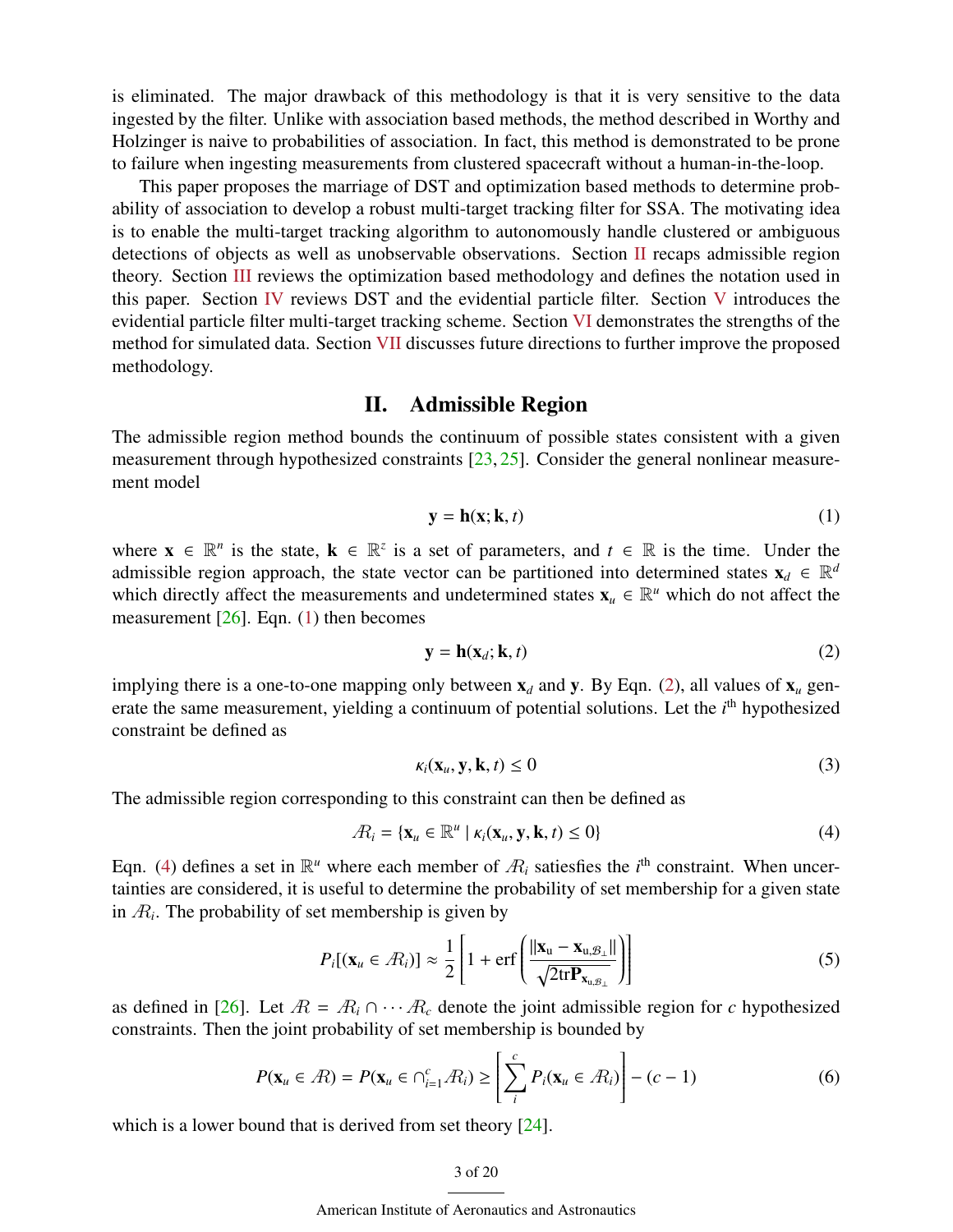# III. Optimization Based Association

<span id="page-3-0"></span>The admissible region approach presents a tool through which unobservable measurements can be used to attempt to extract information about the state of the object. One such use is the association of observations by attempting to find at least one point of intersection between a collection of admissible regions.

### A. Admissible Region Intersections

For any admissible region, A, it is possible to construct a full *n* dimensional state through

$$
\mathbf{x} = \mathbf{g}(\mathbf{x}_u, \mathbf{x}_d, \mathbf{k}) \tag{7}
$$

The set of all such states formed from  $\hat{R}$  lie on a *u*-dimensional manifold in  $\mathbb{R}^n$ . Let this time varying manifold be defined as

$$
\mathcal{X}^i(t) = \{ \mathbf{x}(t) : \mathbf{x}_u(t_i) \in \mathcal{A} \}
$$

where *i* denotes this manifold belongs to the  $i<sup>th</sup>$  admissible region. Given  $q$  such admissible regions, and thus q such manifolds  $X^1(t) \cdots X^q(t)$ , it is required for association that there exist at least one state satisfying

$$
\mathbf{x}(t) \in \mathcal{X}^i(t), \quad i = 1, \cdots, q \tag{8}
$$

For  $q = 2$ , it is necessary then that

$$
\mathcal{X}^1(t) \cap \mathcal{X}^2(t) \neq \emptyset, \forall t
$$

which is the foundation of intersection based association methods [\[14,](#page-17-7) [16,](#page-17-8) [18,](#page-17-10) [27\]](#page-18-5). Given some distance metric  $d(\mathbf{a}, \mathbf{b}) : \mathbb{R}^n \times \mathbb{R}^n \to \mathbb{R}^+$ , the general optimization problem solving this intersection finding method is given by finding method is given by

minimize 
$$
d(\mathbf{x}^i(t), \mathbf{x}^j(t))
$$
  
subject to  $\mathbf{x}^i \in \mathcal{X}^i(t)$   
 $\mathbf{x}^j \in \mathcal{X}^j(t)$ 

Through the simplifications outlined in [\[28\]](#page-18-6), this optimization problem can be reduced in order to

minimize 
$$
\sum_{\mathbf{x}_u^i \in \mathcal{R}^i}^N \sum_{i=1}^N \sum_{j=1, j \neq i}^N \tilde{d}(\mathbf{x}_d^i(t), \mathbf{x}_d^j(t))
$$
  
subject to 
$$
\mathbf{x}_u^i \in \mathcal{X}_u^i(t_j)
$$

where  $\tilde{d}(\mathbf{a}, \mathbf{b}) : \mathbb{R}^d \times \mathbb{R}^d \to \mathbb{R}^+$  is a reduced order distance metric. This reduced order optimization problem attempts to find points of intersection between the determined subsets of  $X^i$  and  $X^j$ problem attempts to find points of intersection between the determined subsets of  $\mathcal{X}_d^i$  and  $\mathcal{X}_d^j$  $\frac{J}{d}$  at both times  $t_i$  and  $t_j$ . Define  $\mathcal{M}_i$  and  $\mathcal{M}_j$  as the sets containing the local minima resulting from this reduced order optimization problem. If a point of intersection exists between all pairs  $(i, j) \in$  $[1, q]$ ,  $i \neq j$ , or equivalently  $\mathcal{M}_i \cap \mathcal{M}_j \neq \emptyset$ , then all *q* observations are associated.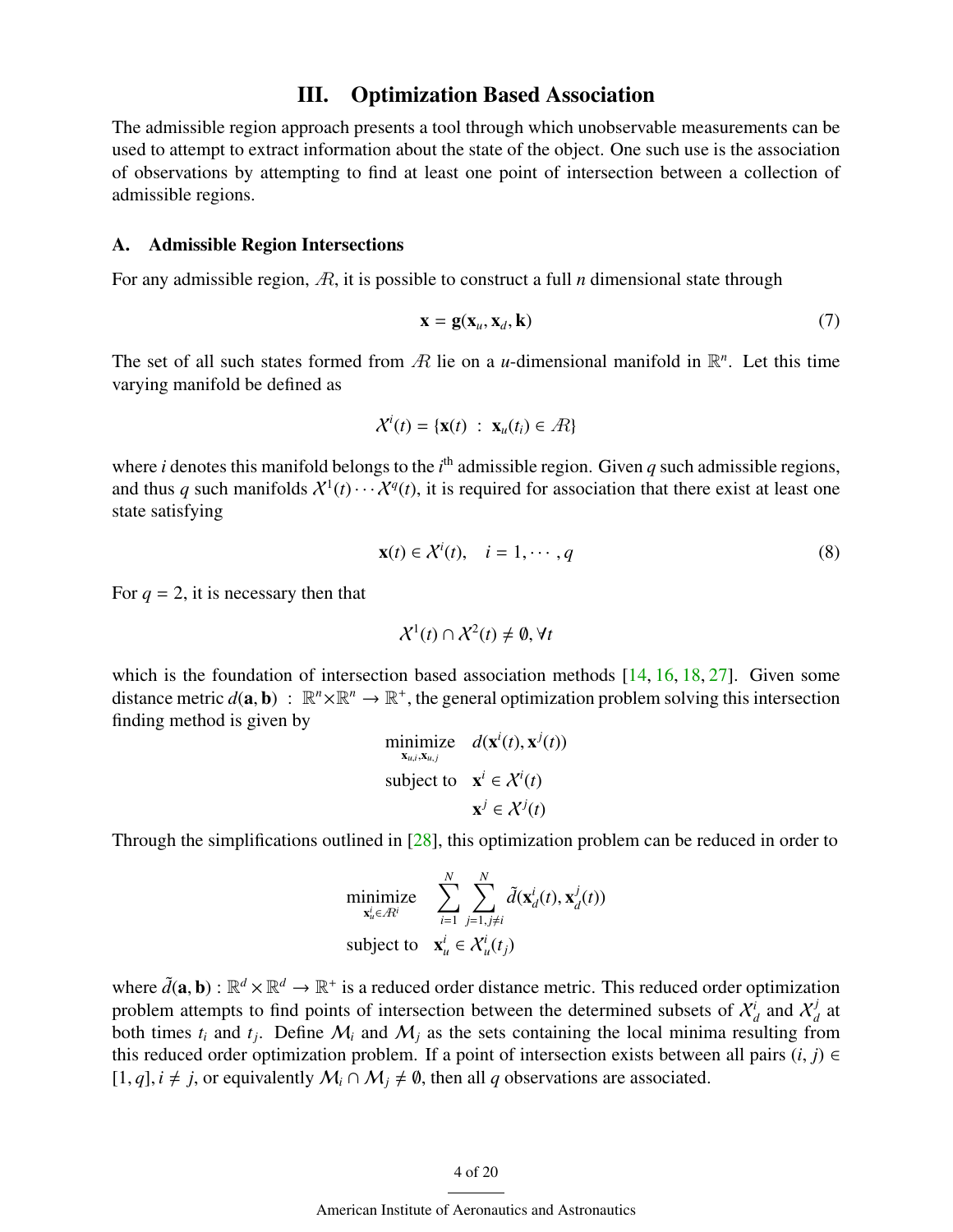### B. Hypothesis Testing for Association

When uncertainties are considered, X *i*  $\frac{i}{d}$  and  $\mathbf{X}_{d}^{j}$  $d_d$  are the random variables representing the resulting distributions in x *i*  $\frac{i}{d}$  and  $\mathbf{x}_a^j$ *d*. Assuming Gaussian uncertainties, these random variables cause  $\chi_d^i(t)$ and  $\mathcal{X}^j_a$  $d_d(t)$  to also become probabilistic

$$
\mathcal{X}_d^i(t_i) = \{ \mathbf{X}_d^i(t_i) : \mathbf{X}_d^i(t_i) \sim \mathcal{N}(\mathbf{x}_d^i(t_i), \Sigma_i), \mathbf{X}_{u,i}(t_i) \sim \mathcal{R}^i \}
$$
(9)

$$
\mathcal{X}_d^j(t_j) = \{ \mathbf{X}_{d,j}(t_i) : \mathbf{X}_{d,j}(t_j) \sim \mathcal{N}(\mathbf{x}_{d,j}(t_j), \Sigma_j), \mathbf{X}_{u,j}(t_j) \sim \mathcal{R}^j \}
$$
(10)

where  $\mathbf{x}_u$  is sampled from the *i*<sup>th</sup> joint uncertain admissible region and  $\Sigma_i \in \mathbb{R}^{d \times d}$  is the covariance for the  $i<sup>th</sup>$  observation.

The distribution about the single point  $\mathbf{x}_{d,j} \in \mathcal{X}_d^j(t_j)$  becomes an ellipsoid in  $\mathbb{R}^d$  centered at  $\mathbf{x}_d^j$ *d* . The reduced orer distance metric also becomes a random variable defined as

<span id="page-4-0"></span>
$$
D = \tilde{d}(\mathbf{X}_d^i(t), \mathbf{X}_d^j(t))
$$
\n(11)

If an intersection exists, then there should exist a state  $\mathbf{x}_i^i$  $d_d(t)$  such that the deterministic version of Eqn. [\(11\)](#page-4-0) equals zero. Let  $l_i = \text{card}(\mathcal{M}_i)$  and  $l_i = \text{card}(\mathcal{M}_i)$  and define

$$
D_{i \to j}(\mathbf{x}_u(t_i)) = \tilde{d}(\mathbf{X}_d^i(t_j), \mathbf{X}_d^j(t_j))
$$
\n(12)

as the random variable of the distance metric mapping a state  $\mathbf{x}_u \in \mathcal{M}_i$  from time  $t_i$  to time  $t_j$ where  $\mathbf{x}_d(t_i) \sim \mathcal{N}(\mathbf{x}_i^i)$ *d*<sub>*d*</sub>(*t<sub>i</sub>*),  $\Sigma$ <sub>*i*</sub>). Likewise, *D*<sub>*j*→*i*</sub>( $\mathbf{x}_u(t_j)$ ) is the random variable of the distance metric  $\in$  *M*<sub>*i*</sub> from time *t*<sub>*i*</sub> to time *t*<sub>i</sub>. Let *f<sub>i</sub>*(*s*) be the distribution defined by imposing mapping a state  $\mathbf{x}_u \in \mathcal{M}_j$  from time  $t_j$  to time  $t_i$ . Let  $f_0(s)$  be the distribution defined by imposing the intersection is at at a local minima

$$
f_0(s) = \{D_0 : d_0 = \tilde{d}(\mathbf{x}_d^i(t), \mathbf{X}_d^j(t) + \mathbf{c}), \mathbf{X}_d^j(t) \sim \mathcal{X}_d^j(t)\}\
$$
(13)

where  $\mathbf{x}_c^i$  $d$  is a fixed point in  $\mathcal{X}^i_d$  corresponding to a local minima and  $\mathbf c$  shifts  $\mathcal{X}^j_d$  $\frac{d}{dt}$  to be centered at  $\mathbf{x}_i^i$ *d* and  $\mathbf{x}_u \in \mathcal{M}_i$ . The true distribution of *D* is represented by

$$
f_1(s) = \{D_0 : d_0 = \tilde{d}(\mathbf{x}_d^i(t), \mathbf{X}_d^j(t) + \mathbf{c}), \ \mathbf{X}_d^j(t) \sim \mathcal{X}_d^j(t)\} + d_{ij, \mathbf{x}_u(t_i)}
$$
(14)

$$
= f_0(s) + d_{ij, \mathbf{x}_u(t_i)} \tag{15}
$$

where since c is a constant value,  $d_{ij,x_u(i)}$  shifts the location of  $f_0(s)$ . Thus,  $d_{ij,x_u(i)}$  is only zero<br>if the local minime is indeed a neighborhood intersection. These distributions help to define a hinery if the local minima is indeed a point of intersection. These distributions help to define a binary hypothesis test to determine from which distribution *D* is drawn.

Since

<span id="page-4-1"></span>
$$
\left[\sum_{i=1}^{q} \sum_{j=1, j \neq i}^{q} d_{ij, \mathbf{x}_{u}(t_i)}\right] = 0
$$
\n(16)

must be true for association, the following hypothesis test is used to determine if Eqn. [\(16\)](#page-4-1) is satisfied.

$$
\mathcal{H}_0: D_{i\to j}(\mathbf{x}_u(t_j)) \sim f_0(s) + d_{ij,\mathbf{x}_u(t_i)} \qquad i, j = 1, \cdots, N; i \neq j \tag{17}
$$

$$
\mathcal{H}_1: D_{i \to j}(\mathbf{x}_u(t_j)) \sim f_0(s) + 0 \qquad i, j = 1, \cdots, N; i \neq j \qquad (18)
$$

#### 5 of 20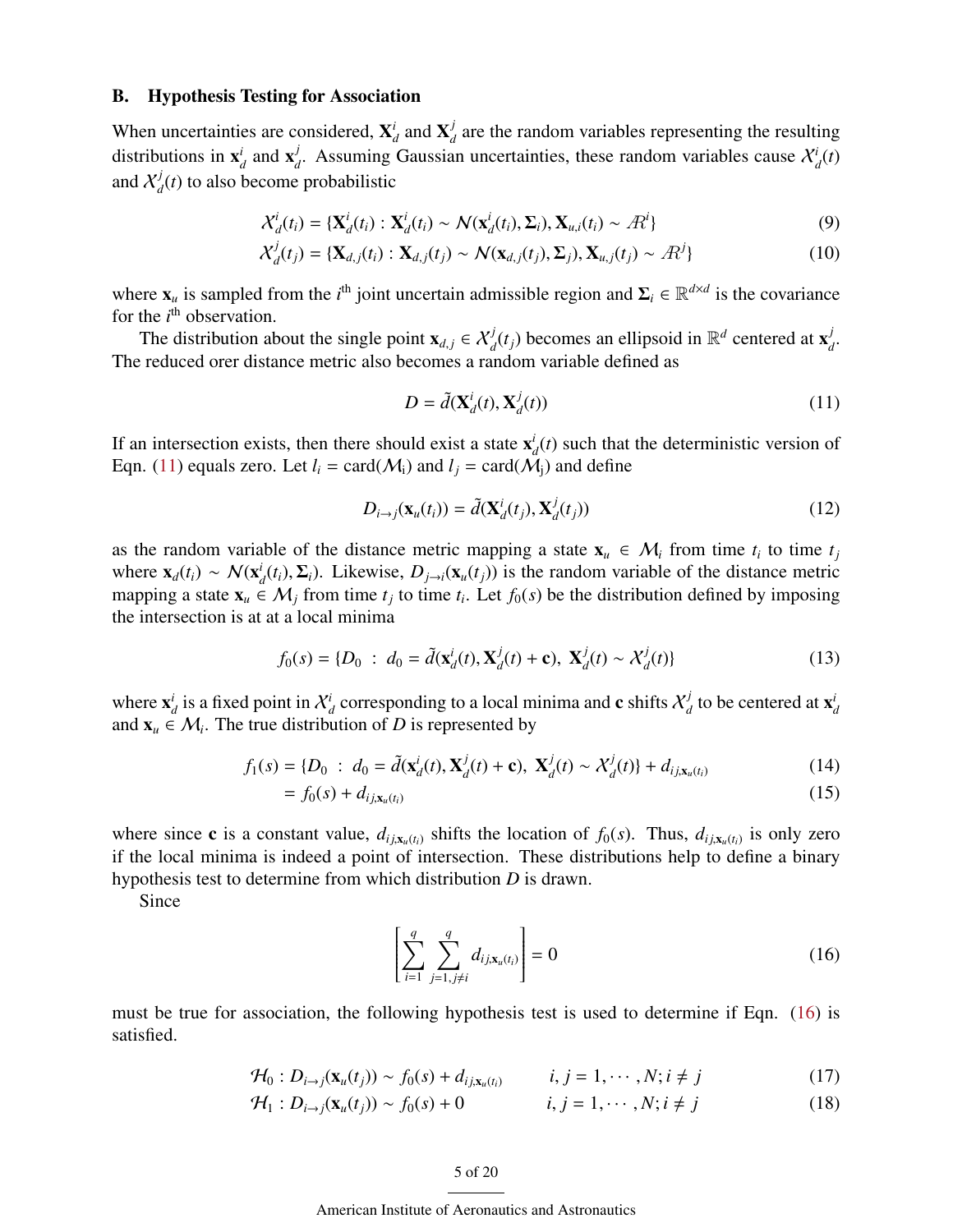The alternative hypothesis  $H_1$  assumes that all *q* observations are associated, and the null hypothesis  $H_0$  assumes that there is no association between at least one pair of the *q* observations. These hypotheses can be tested of all  $l_i \times l_j$  pairwise combinations of solutions in  $M_i$  and  $M_j$  independently.

The binary hypothesis test is constructed by determining the PDFs of the null and alternative hypotheses and computing the probabilities of false and true association [\[29\]](#page-18-7). The probability of false association  $P_{FA}$  is given by

$$
P_{FA} = \int_{r}^{\infty} f_0(s) \, \mathrm{d}s \tag{19}
$$

where  $r$  is selected specifically to obtain a desired  $P_{FA}$ . The probability of association is then given by

<span id="page-5-3"></span>
$$
P_A = \int_r^{\infty} f_1(s) \, \mathrm{d}s \tag{20}
$$

Because the hypothesis test is performed for each pairwise combination of solutions, the result from this set of hypothesis tests is a  $l_i \times l_j$  set of values of  $P_A$ . The overall probability of uncertainty is found by taking the weighted norm as follows

$$
\mathbb{P}\left[\left(\mathbf{x}_{u,i}(t_i), \mathbf{x}_{u,j}(t_j)\right)\right] = \frac{P_{A,(i,j)}}{\sum_{i=1}^{l_i} \sum_{j=1}^{l_j} P_{A,(i,j)}}
$$
(21)

$$
\mathcal{P}_A = \sum_{i=1}^{l_i} \sum_{j=1}^{l_j} \mathbb{P}\left[ (\mathbf{x}_{u,i}(t_i), \mathbf{x}_{u,j}(t_j)) \right] P_{A,(i,j)} \tag{22}
$$

providing a single quantity indicating the likelihood that the measurements are associated.

A key feature of this approach is that through the properties of the maximum likelihood estimator, the covariance on the state estimate can be approximated. Let  $\hat{\mathbf{x}}_u$  be a local minima found from after solving the optimization problem. By treating the distance metric as a log-likelihood,

$$
\mathbb{E}\left[\sum_{i=1}^{N}\sum_{j=1,j\neq i}^{N}\frac{\partial}{\partial \hat{\mathbf{x}}_{u}}\left(-\tilde{d}(\mathbf{x}_{d,j}(t),\mathbf{x}_{d,i}(t))\right)\right]=\mathbf{0}_{u\times 1}
$$
\n(23)

$$
\mathbb{E}\left[\sum_{i=1}^{N}\sum_{j=1,j\neq i}^{N}\frac{\partial^{2}}{\partial \hat{\mathbf{x}}_{u}^{2}}\left(\tilde{d}(\mathbf{x}_{d,j}(t),\mathbf{x}_{d,i}(t))\right)\right]=\mathcal{I}(\hat{\mathbf{x}}_{u})_{u\times u}
$$
(24)

where Eqn. [\(23\)](#page-5-0) and Eqn. [\(24\)](#page-5-1) indicate that  $\hat{\mathbf{x}}_u$  is a MLE and  $\mathcal{I}(\hat{\mathbf{x}}_u)_{u \times u}$  is the Fisher information matrix [\[30\]](#page-18-8). Let  $P_u$  be the covariance matrix associated with  $\hat{x}_u$ , by the Cramer-Rao bound

<span id="page-5-1"></span><span id="page-5-0"></span>
$$
\mathbf{P}_u \ge \mathcal{I}(\hat{\mathbf{x}}_u)^{-1} \tag{25}
$$

[\[31\]](#page-18-9). This bound is attained for MLEs, and thus a state estimate and covariance can be approximated directly for each local minima. However, this approximation only holds if the time scale is sufficiently large.

cond
$$
(\mathcal{I}_k(\cdot)) < (t_j - t_i)^{-1} \sqrt{\frac{||\mathbf{r}||^3}{3\mu}},
$$
 (26)

<span id="page-5-2"></span>6 of 20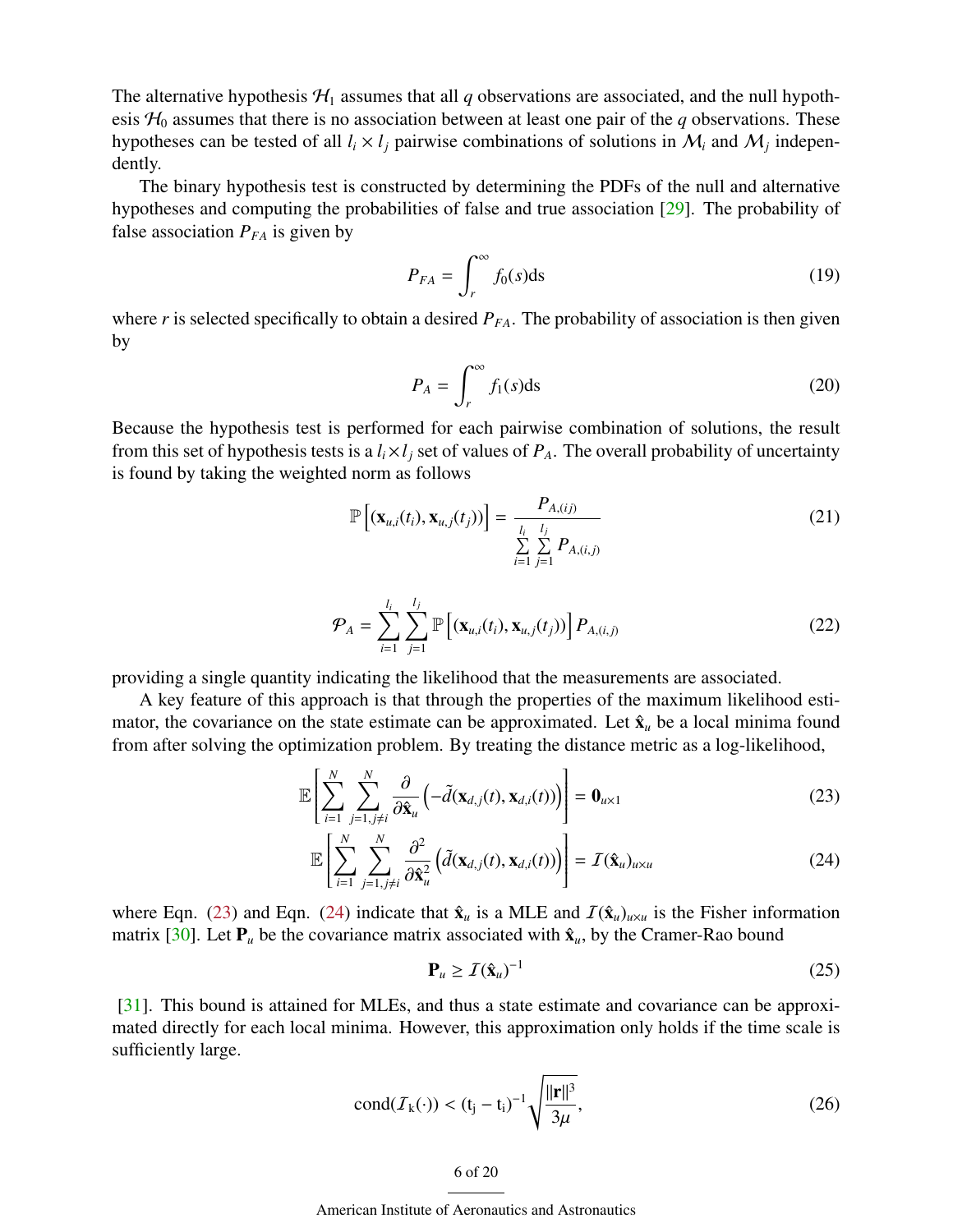Eqn. [26](#page-5-2) is a condition derived by relating the condition number of the Fisher information matrix to the time scale of the dynamics. If this condition is satisfied then the MLE approximation holds, otherwise an alternative method must be used to update the PDF [\[28\]](#page-18-6).

In summary, association methods generally first prove association and then filters are used to ingest the associated measurements and generate state estimates and covariances. This optimization based approach merges the two steps into one when the problem is observable by assuming approximately Gaussian behavior in this region of the local optimum. However, these assumptions break down over short time periods and the underlying PDF of the admissible region cannot be readily determined. The next section describes how DST can be used to permit the natural evolution from an admissible region uninformative prior to a fully defined PDF.

# IV. Dempster Shafer Evidential Filter

<span id="page-6-0"></span>Traditional Bayesian probability is limited in that evidence, i.e. a measurement or observation, can only support or refute a hypothesis. In many real world applications there often exists states for which evidence neither supports nor refutes a given hypothesis. DST adds the concepts of plausibility and ignorance to address this particular situation.

### A. Dempster Shafer Preliminaries

A full treatment of DST can be found in [\[32](#page-18-10)[–35\]](#page-18-11), however the primary constructs of DST are briefly introduced as follows. Define the frame of discernment,  $\Omega$ , as the set which contains all the elements to which belief mass can be assigned. A mass function  $m: 2^{\Omega} \to [0, 1]$  is then defined to allocate belief mass to members of the power set of  $\Omega$ , that is the set of all possible combinations of the members of  $\Omega$ . For *A*  $\subset$   $\Omega$ , a belief mass function must satisfy

<span id="page-6-3"></span><span id="page-6-2"></span><span id="page-6-1"></span>
$$
\sum_{A \subseteq \Omega} m(A) = 1 \tag{27}
$$

From the mass function follows the computation of two useful quantities,

$$
\forall A \subseteq \Omega, \text{Bel}(A) = \sum_{\emptyset \neq B \subseteq A} m(B) \tag{28}
$$

$$
\forall A \subseteq \Omega, \text{Pl}(A) = \sum_{A \cap B \neq \emptyset} m(B) \tag{29}
$$

The belief function, Bel*i*(*A*), gathers evidence to support a given state *A*. The plausibility function, Pl*i*(*A*), gathers evidence which simply permits the occurrence of *A*. Belief and plausibility are related through duality

$$
\forall A, \text{Pl}(A) + \text{Bel}(\bar{A}) = 1 - m(\emptyset)
$$
\n(30)

where  $\bar{A}$  is the complement of *A*. If  $m_i(\emptyset) = 0$  then the solution must exist in  $\Omega$ . The definition of either the mass function, belief function, or plausibility function directly enables the other two to be determined. The Ignorance function can quantified through the relationship

$$
Ig(A) = P I(A) - Bel(A)
$$
\n(31)

since it is shown that plausibility and belief are upper and lower bounds on probability [\[36\]](#page-18-12).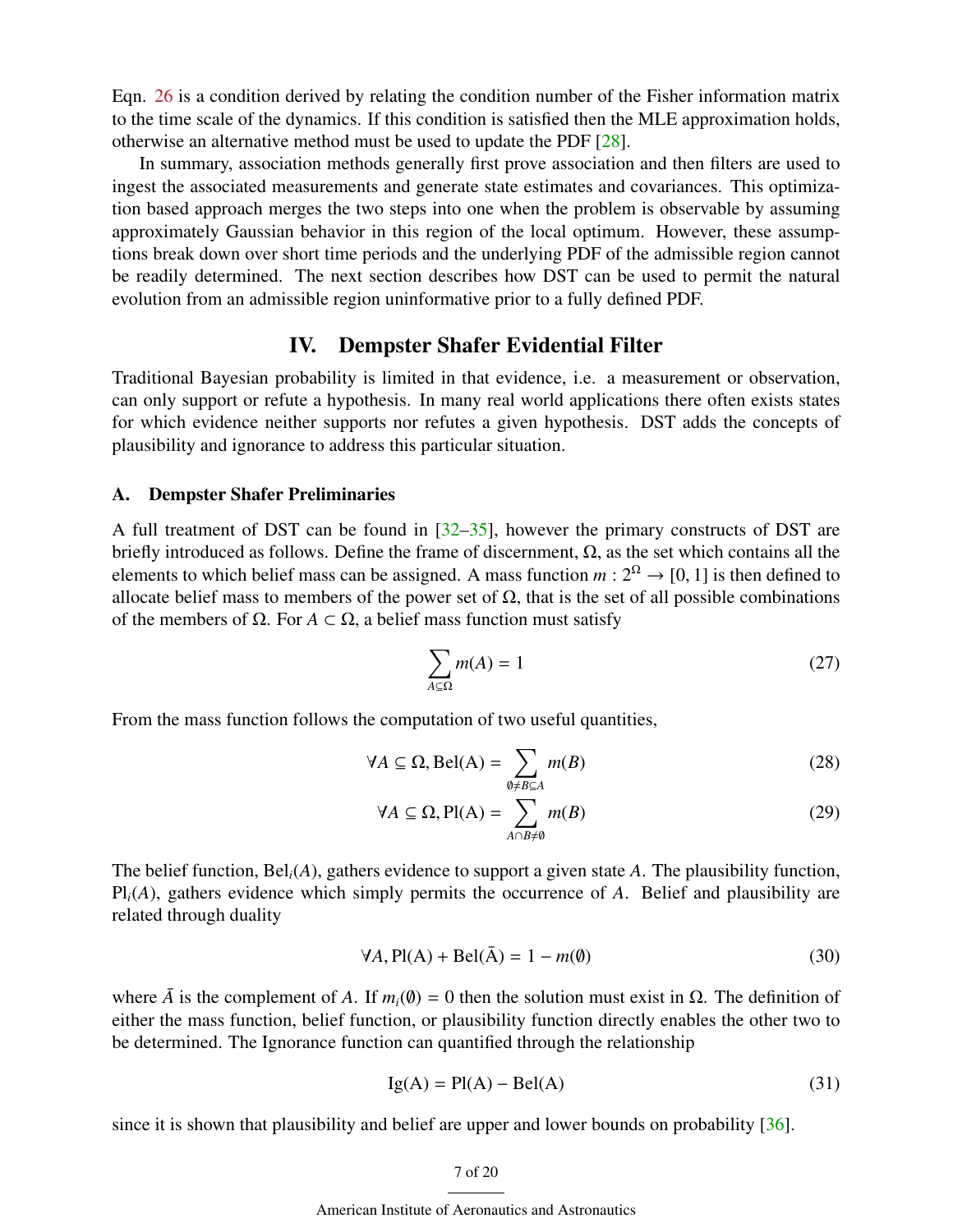### B. Dempster Shafer Admissible Region

The DST approach can be applied to the admissible region method by defining an appropriate frame of discernment and mass function. Let,

$$
\mathcal{X} = \{(\mathbf{x}_u, \mathbf{x}_d) : \mathbf{x}_u \in \mathcal{A}\}\tag{32}
$$

$$
\bar{X} = \{(\mathbf{x}_u, \mathbf{x}_d) : \mathbf{x}_u \notin \mathcal{R}\}\tag{33}
$$

the set of full *n* dimensional states satisfying the hypothesized constraints and the set of all inadmissible states respectively. The frame of discernment is then defined as

$$
\Omega = \{ \mathbf{x} \in \mathcal{X}, \bar{\mathcal{X}} \} \tag{34}
$$

Due to the properties of the power set applied to real numbers, it is computationally useful to also define

$$
\Theta = \{ \mathbf{x} \in \mathcal{X}, \mathcal{X}, \bar{\mathcal{X}} \}
$$
 (35)

 $\Theta \subset 2^{\Omega}$  is a special subset of the full power set of  $\Omega$  that, by construction, must still contain the solution but makes the problem more computationally tractable [\[34,](#page-18-13) [37,](#page-19-0) [38\]](#page-19-1).

The mass function for the admissible region problem is by definition vacuous since given an unobservable sequence of measurements, there is no evidence that either refutes nor supports a particular state [\[24\]](#page-18-2). Instead, it is useful to construct a plausibility function and derive a relationship between plausibility and the mass function directly. A pseudo-plausibility function for a singleton hypothesis  $x \in \Theta$  is defined as

$$
\widetilde{Pl}(\mathbf{x}|\mathbf{y}) = P(\mathbf{x}_u \in \bigcap_{i=1}^c R_i) p(\mathbf{x}_d|\mathbf{y})
$$
\n(36)

Eqn.  $(36)$  is not a plausibility function since the plausibility of any state in X must be lower bounded by the belief of  $X$  itself. The true plausibility function is then given by

<span id="page-7-3"></span><span id="page-7-2"></span><span id="page-7-0"></span>
$$
Pl(x|y) = Pl(x|y) + m(X|y)
$$
\n(37)

The mass and plausibility functions for  $\chi$  and  $\tilde{\chi}$  are defined as follows

$$
m(X|y) = \frac{\int_X \widetilde{P}(x|y)dx}{\int_X dx}
$$
\n(38)

$$
Pl(\bar{X}|\mathbf{y}) = m(\bar{X}|\mathbf{y}) = 1 - \max_{\mathbf{x} \in \mathcal{X}} Pl(\mathbf{x}|\mathbf{y})
$$
(39)

The relationship between the plausibility and mass functions is then defined as

$$
\begin{bmatrix}\n\text{Pl}(\mathbf{x}_{1}|\mathbf{y}_{0:k-1}) \\
\text{Pl}(\mathbf{x}_{2}|\mathbf{y}_{0:k-1}) \\
\vdots \\
\text{m}(\mathcal{X}|\mathbf{y}_{0:k-1}) \\
\text{m}(\mathcal{X}|\mathbf{y}_{0:k-1})\n\end{bmatrix} = \frac{1}{\zeta} \begin{bmatrix}\n1 & 0 & \cdots & 1 & 0 \\
0 & 1 & \cdots & 1 & 0 \\
\vdots & \vdots & \vdots & \vdots & \vdots \\
0 & 0 & \cdots & 1 & 0 \\
0 & 0 & \cdots & 0 & 1\n\end{bmatrix}\n\begin{bmatrix}\n\mathbf{x}_{1}|\mathbf{y}_{0:k-1} \\
\mathbf{x}_{2}|\mathbf{y}_{0:k-1} \\
\vdots \\
\mathbf{x}|\mathbf{y}_{0:k-1} \\
\mathbf{x}|\mathbf{y}_{0:k-1}\n\end{bmatrix}
$$
\n(40)

where  $\zeta$  is a normalizing factor necessary due to considering only  $\Theta$  instead of the full power set of Ω.

### <span id="page-7-1"></span>8 of 20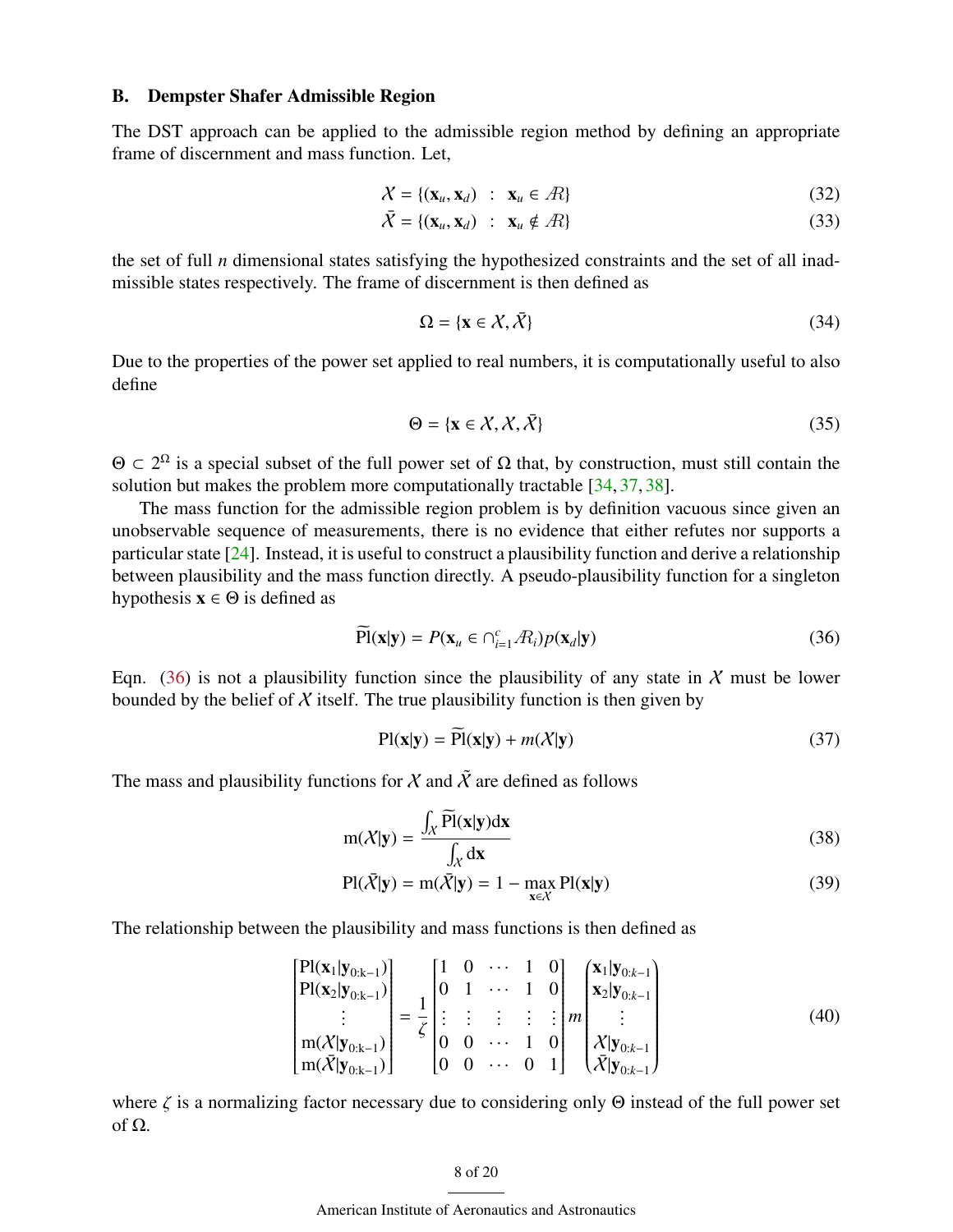### <span id="page-8-1"></span>C. Sequential Belief Filter

Given this treatment of DST for the admissible region problem, the particle filter implementation is described as follows. The plausibility function is initialized with the admissible region probability of set membership and us updated as the product of sequential plausibility values.

$$
\mathbf{Pl}_0(\mathbf{x}|\mathbf{y}_0) = P(\mathbf{x}_u \in \bigcap_{i=1}^c \mathcal{R}_i|\mathbf{y}_0) p(\mathbf{x}_d|\mathbf{y}_0)
$$
(41)

$$
Pl_{k}(\mathbf{x}|\mathbf{y}_{0:k}) = Pl_{k}(\mathbf{x}|\mathbf{y}_{k})Pl_{k-1}(\mathbf{x}|\mathbf{y}_{0:k-1})
$$
\n(42)

The mass function is vacuous at initialization

$$
m_0(\mathbf{x}|\mathbf{y}_0) = 0 \tag{43}
$$

$$
m_0(X|\mathbf{y}_0) = 1\tag{44}
$$

$$
m_0(\bar{X}|\mathbf{y}_0) = 0\tag{45}
$$

and the mass function is updated for the singleton states through Eqn. [\(40\)](#page-7-1)

$$
m_k(\mathbf{x}|\mathbf{y}_{0:k}) = \zeta \mathbf{A}^{-1} \mathbf{Pl}_k(\mathbf{x}|\mathbf{y}_{0:k})
$$
\n(46)

whereas Eqns. [\(38\)](#page-7-2) and [\(39\)](#page-7-3) are used to update the mass functions for the non-singleton sets  $\chi$ and  $\overline{X}$ . By construction of the problem, the belief function for the singleton states is identically equal to the mass function for those states. Furthermore, as more evidence is gained and the system becomes observable, the belief function and the plausibility functions become equal for at most one of these singleton states and the belief of the non-singleton sets go to zero under the appropriate constraint hypotheses. At this point, a well defined PDF exists for a singleton state in Θ and this state and PDF can be used in traditional estimation schemes. Another novelty of this introduced sequential estimation scheme lies in the ability to test the constraint hypotheses. If measurements are ingested under an invalid set of constraint hypotheses, belief mass is attributed to  $\overline{X}$ , the set of all inadmissible states, indicating that there is evidence the truth solution does not lie in the original admissible region as posed [\[24\]](#page-18-2).

However, the drawback of this methodology is that if an incorrect measurement is ingested, or a sufficiently noisy measurement is ingested, all belief mass can be incorrectly attributed to  $\overline{X}$ . The goal of the next section is to introduce a more robust way by which evidential particle filters tracking the state of space objects can avoid this problem by implementing the association methodology from Section [III.](#page-3-0)

# V. Multi-target Tracking

<span id="page-8-0"></span>DST is well suited to address the limitations posed by both methods discussed in the previous two sections. The ambiguities produced by the uncorrelated tracks of closely grouped space objects fall directly into the concept of ignorance. Until sufficient evidence has been gathered, it is possible that several combinations of measurements from the objects observed are true. Essentially, the multi-target tracking approach proposed uses DST to handle ambiguities in tracking over short time periods and the optimization based approach to continue tracks and produce state estimates.

### A. Frame of Discernment for MTT

As stated in the previous section, the primary constructs of DST are the frame of discernment and the belief assignment function. Consider again the measurement model from Eqn. [\(1\)](#page-2-1) and let  $y_i^i$ *k*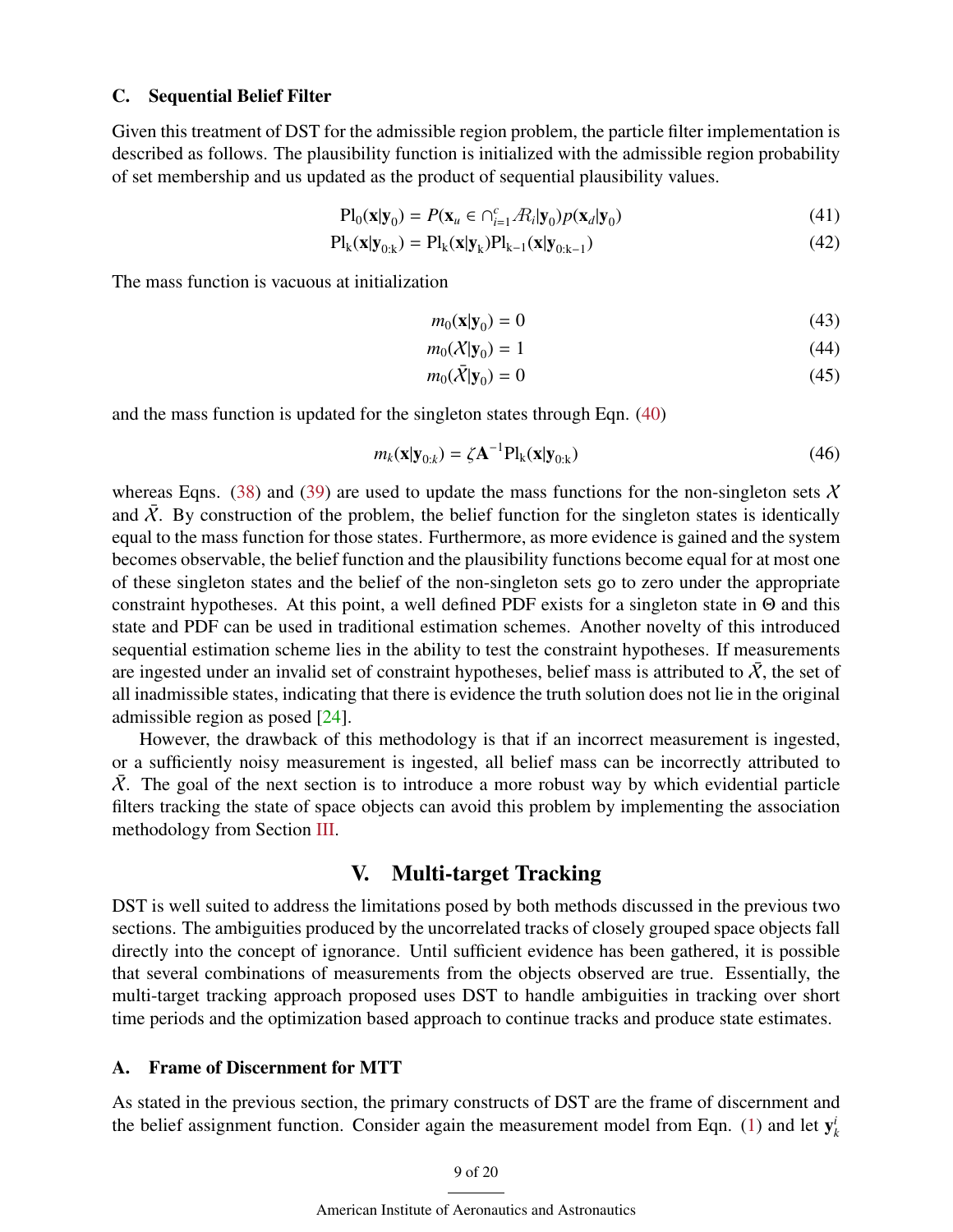denote the *i*<sup>th</sup> measurement obtained at time *k*. Let the frame of discernment at each time then be defined as

$$
\Omega(k) \subseteq \left\{ \bigcup_{j=1}^{k} \bigcup_{i=1}^{q_k} \mathbf{y}_j^i \right\} \tag{47}
$$

where  $q_k$  is the number of measurements gathered at time k.  $\Omega(k)$  is by construction equal to, or a subset of, the set of all measurements gathered at all times. The power set of Ω(*k*) is then the set of all possible combinations of these measurements, giving a fully exhaustive set over which to search for potential associations and from which to form tracks.

### B. Mass function for MTT

The belief assignment function that readily seems appropriate for  $\Omega(k)$  is the probability of asso-ciation defined in Eqn. [\(20\)](#page-5-3). Let  $T \subseteq \Omega(k)$  and  $y^i_j \in T$  and define

$$
\tilde{m}(T) = \begin{cases}\n\mathcal{P}_A(\mathbf{y}_j^i, \emptyset) = 0 & \text{card}(T) = 1 \\
\mathcal{P}_A(\mathbf{y}_v^1, \mathbf{y}_w^2) & \text{card}(T) = 2, v \neq w \\
\prod_{i=1}^{\text{card}(T) \text{ card}(T)} \prod_{j \neq i}^{\text{card}(T)} \mathcal{P}_A(\mathbf{y}_v^i, \mathbf{y}_w^j) & \text{card}(T) > 2, v \neq w \\
0 & \text{otherwise}\n\end{cases}
$$

as the association function. Then

<span id="page-9-0"></span>
$$
m(T) = \xi \tilde{m}(T), \ T \subseteq \Omega(k) \tag{48}
$$

is a candidate mass function for the defined frame of discernment, where  $\xi$  is a normalization factor to ensure Eqn. [\(27\)](#page-6-1) is satisfied. Unlike the mass function for the admissible region evidential particle filter, this mass function can be directly defined and is not vacuous. There is no need to attempt to first find a plausibility function from which to map into belief mass. Another difference is the fact that for any non-singleton  $T \subseteq \Omega(k)$ , the belief mass does not necessarily go to zero. Thus, the belief and plausibility functions can be explicitly defined from Eqn. [\(48\)](#page-9-0) by Eqns. [\(28\)](#page-6-2) and [\(29\)](#page-6-3). Finally, for any set of measurements  $T \subset \Omega(k)$ ,

$$
Ig(T) = Pl(T) - Bel(T)
$$
\n(49)

When  $Ig(T) = 0$ , sufficient evidence has been gathered to confirm the all measurements in the set *T* are associated. In a broader sense,  $Ig(T) = 0$  implies through Eqns. [\(28\)](#page-6-2) and [\(29\)](#page-6-3) that the mass function is only non-zero for *T* and subsets of *T*. This signifies that the measurements comprising *T* cannot be associated with any other measurements from  $\Omega(k)$ . A more useful quantity to track is given by

$$
\mathcal{I}(T) = \text{Bel}(T)/\text{Pl}(T) \tag{50}
$$

, where  $Ig(T) = 0 \rightarrow T(T) = 1$ , which essentially gives the confidence in track *T*.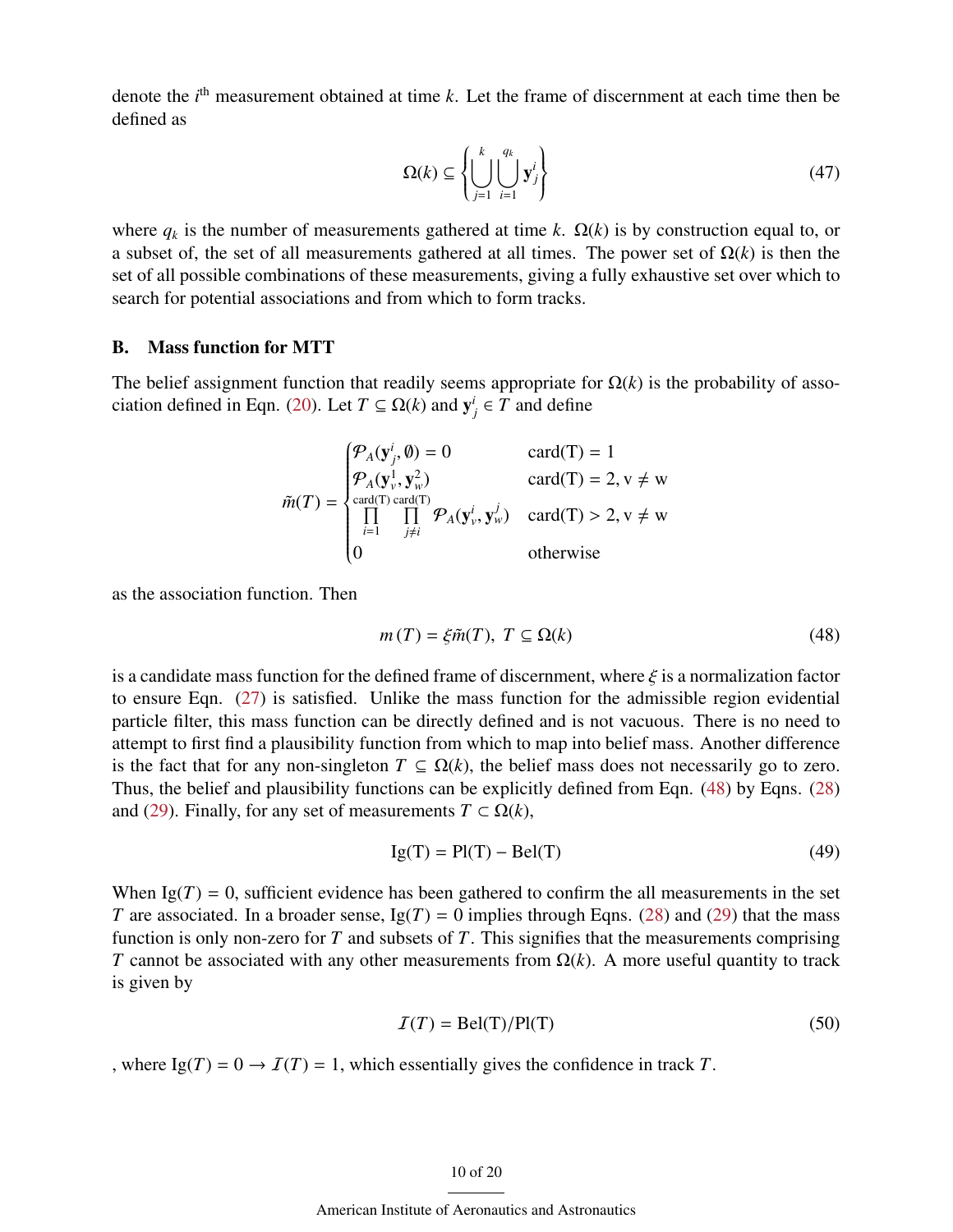### C. Updating the Frame of Discernment

The motivation of this framework is to provide a robust way to perform association and state estimation. As measurement associations are performed, it follows that  $\Omega(k)$  should be modified appropriately to reflect positive associations. That is, once association has been confirmed for a specific  $T \subseteq \Omega(k)$ , there is no need to continue to retest the measurements constituting *T*. Let  $\overline{T} = \{B : B \subset T\}$ , if Bel(*T*) = Pl(*T*) then

<span id="page-10-0"></span>
$$
\Omega(k+1) = \left\{ \Omega(k) \setminus \overline{T} \right\} \cup \left\{ \bigcup_{j=1}^{q_{k+1}} \mathbf{y}_{k+1}^j \right\} \tag{51}
$$

Equation [\(51\)](#page-10-0) ensures measurements that have been positively associated are combined into a single track in Ω(*k*) while the individual measurements are removed from Ω(*k*). This reduces the cardinality of  $\Omega(k)$  thus improving computational performance by eliminating the need to retest already associated tracks.

It is then also possible to estimate the number of tracked objects, N, by computing

$$
\hat{N} = \sum_{A \subseteq \Omega} I(A) = \sum_{A \subseteq \Omega} \frac{\text{Bel}(A)}{\text{Pl}(A)}
$$

which is the sum of the ratio of belief to plausibility, or the ignorance ratio, of *A*. By construction  $Bel(A)/Pl(A) = 1$  only for tracks for which there is sufficient evidence for association. This implies that in general  $\hat{N} \leq N$ , but if there is any ambiguity about any tracks in  $\Omega(k)$  then  $\hat{N} \leq N$ .

### D. Hybrid Filter for MTT

The previous two sections outline the construction of DST applied to the association problem by defining a frame of discernment containing all possible sets of measurements. Since it is ultimately desired to obtain a state estimate from each track *T*, the state estimates and probability distributions are updated through a hybrid application of the evidential particle filter introduced in Section [IV](#page-6-0) and the MLE approximation introduced in [III.](#page-3-0) The computation of  $\tilde{m}(T)$  requires the solution to the reduced order optimization problem, and for each local minima Eqn. [\(26\)](#page-5-2) is also computed. If the observability condition is met, then the state estimate and corresponding PDF are produced directly from the solution to the optimization problem. Otherwise, the evidential filter is used to update the bounds on the PDF by computing the updated belief and plausibility surfaces as outlined in Section [IV.](#page-6-0)[C.](#page-8-1)

### E. Computational Performance

The full exploration of  $\Omega(k)$  requires checking all  $2^{\Omega(k)}$  possible combinations of observations for general application of DST. This problem is similar to that posed by MHT methods when ambiguity causes the number of hypotheses to grow exponentially. In terms of computational tractability, it is desired to remove as many members from the full power set as possible without violating the principles of DST. The primary method by which this is achieved is by not considering any observations from the same time for association. Further, the frame of discernment update outlined by Eqn. [\(51\)](#page-10-0) deals with removing subsets for which the knowledge of superset to which they belong is certain. However, the size of the power set will grow exponentially with the number of ambiguous track associations with the current implementation.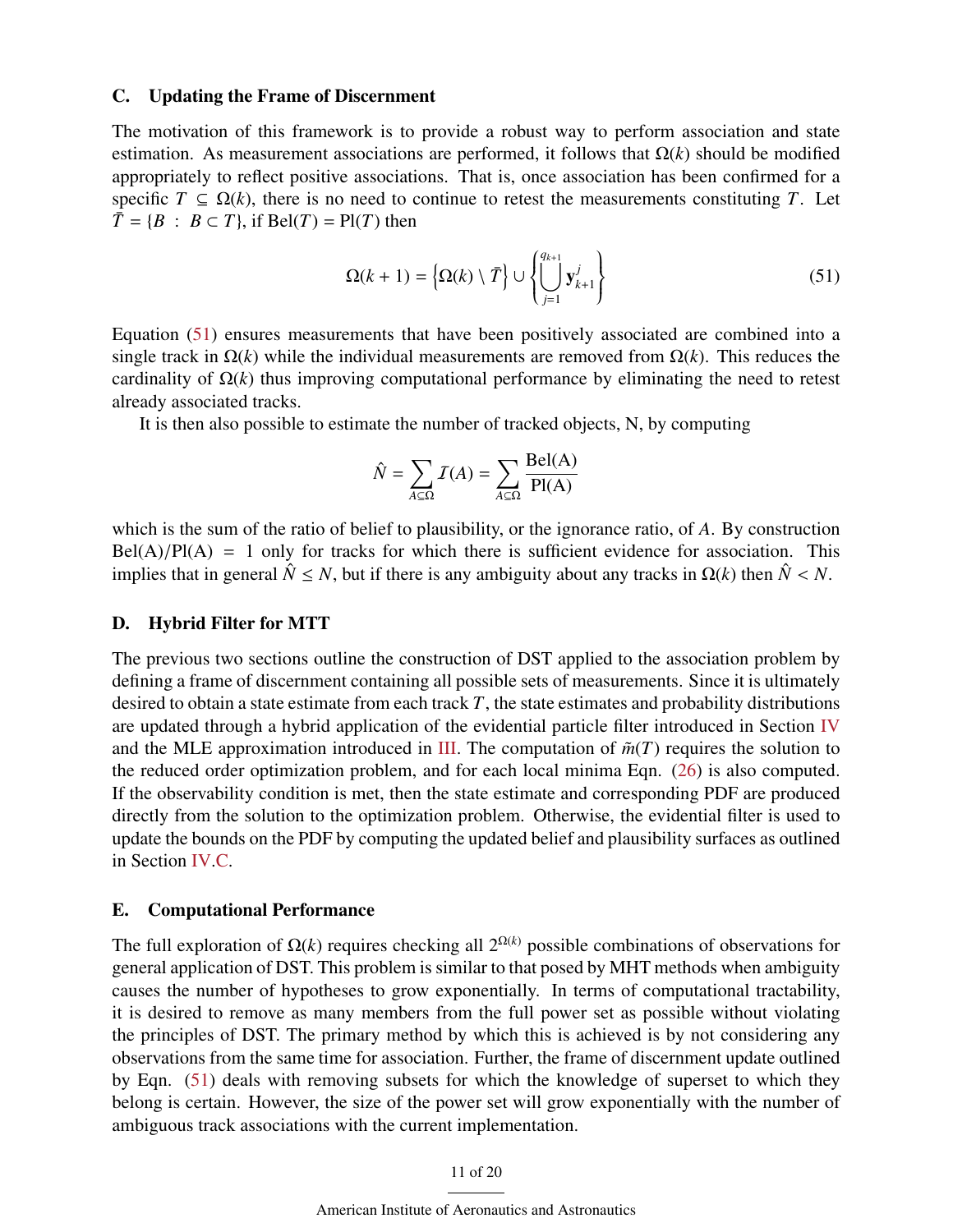The general computational complexity of this algorithm with the stated modifications is  $O(n^2)$ since the pairwise probability of association must be computed for each valid pair of observations. Thus, the computational limiting factor is the optimization based association problem. The run time of the currently implemented DSMTT algorithm,  $t_{\text{cpu}}$ , can be predicted as follows

<span id="page-11-1"></span>
$$
t_{\rm cpu} = \omega \times q_{k-1} \times q_k \times t_{\rm opt}
$$
 (52)

where  $t_{opt}$  is the run time of the optimization method,  $\omega$  is the number of existing measurements in  $2^{\Omega}$ ,  $q_{k-1}$  is number of measurements in the longest associated track, and  $q_k$  is the number of new measurements being ingested.

While it may be enticing to eliminate or sub-sample certain ambiguous tracks from  $\Omega(k)$ , removing propositions which have non-zero belief mass violates DST. Note that none of the modifications to  $\Omega(k)$  described remove propositions which have belief mass. Ultimately, the strength of DST is that with enough observations the algorithm can resolve these ambiguities. Improperly deleting items from  $\Omega(k)$  can prevent this resolution or even lead indirectly to incorrect resolution of ambiguity.

### F. The DSMTT Algorithm

The preceding subsections lay the foundation for the DSMTT framework. This subsection discusses the actual implementation of the algorithm. At a high level, the algorithm ingests measurements from observers at time *k* and constructs  $\Omega(k)$ . Note that the observers need not be collocated, these methodologies make no assumptions on the observer parameters. Then belief mass is assigned to every possible combination of measurements in  $\Omega(k)$  using Eqn. [\(48\)](#page-9-0), which is based upon computing the probability of association described in Eqn. [\(20\)](#page-5-3). The observability of each combination of measurements is tested as a result of computing the probability of association. Lastly, the state estimates of fully observable combinations are updated through the MLE approximation while the unobservable combinations are updated with the evidential particle filter. Algorithm [1](#page-12-0) provides more detail into the MTT framework. Note that in implementation, it is more convenient maintain and update the power set,  $2^{\Omega}$ , as opposed to  $\Omega$ .

# VI. Simulation and Results

<span id="page-11-0"></span>To demonstrate the performance of the proposed methodology, three simulated scenarios are presented. The observations follow the breakup of a GEO satellite generating 50 pieces of debris  $(N = 51)$  normally distributed with initial changes in velocity,  $\Delta V$ , of 3 m/s. The dynamics model chosen is simple two body Keplerian motion, however note that the algorithms described are agnostic to the dynamics model used. The observer is assumed to be located in Atlanta, GA (33.755◦N, 84.39°W, 300m) with a field of view of  $10.6754 \times 8.5528$  arcminutes. The instantaneous field of view of the sensor is .2341 arcseconds, any measurement with angular separations below this distance are merged into a single measurement. Angular measurement uncertainty is chosen to be 10 arcseconds.

In the first simulated scenario, the observation system is tasked on the GEO satellite starting 60 minutes post breakup and continues observing for 10 minutes at 60 second intervals generating 500 total measurements of debris. All of the debris objects are contained within the FOV of the sensor and the purpose of this scenario is to demonstrate the in frame multi-target tracking capabilities of this approach.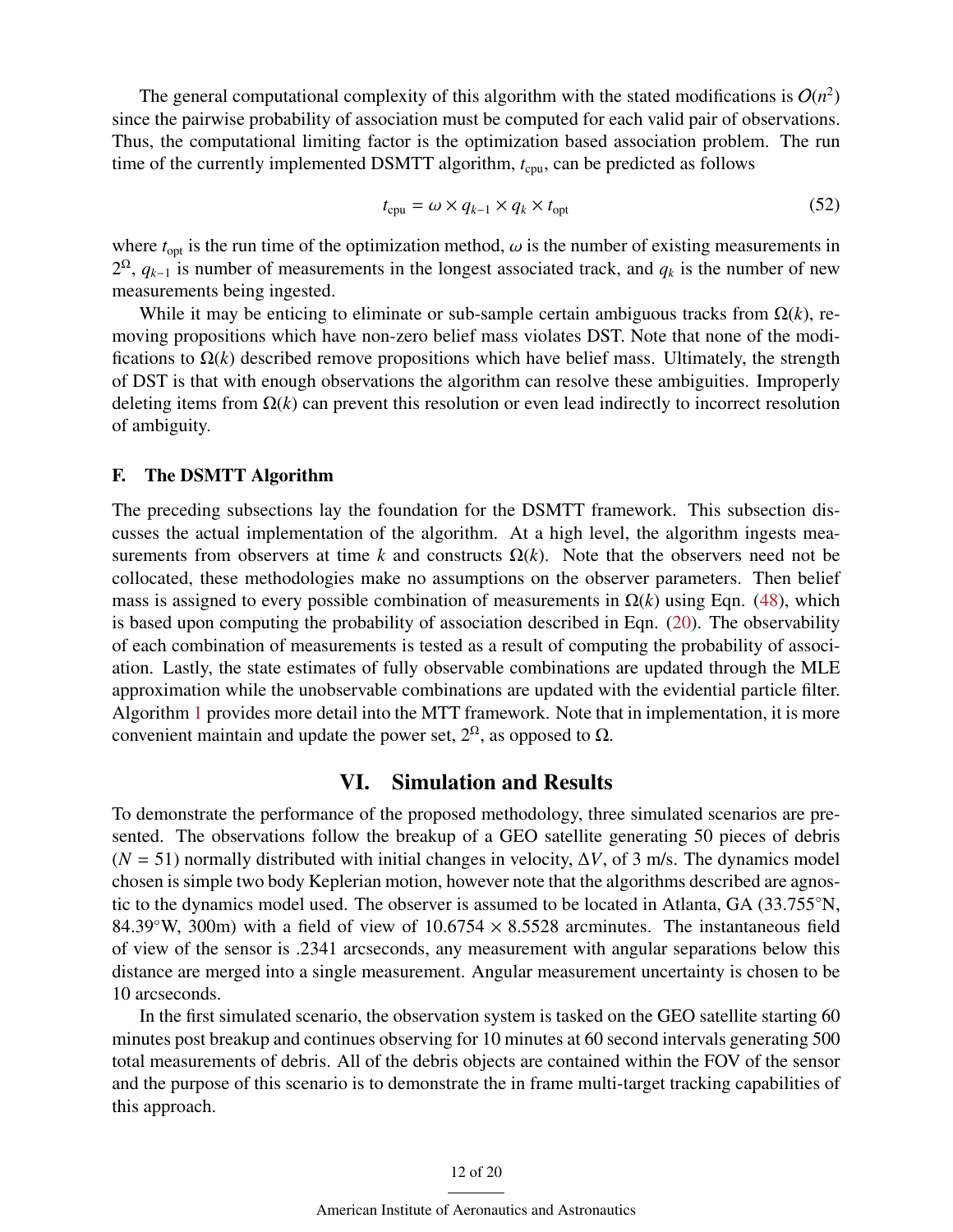<span id="page-12-0"></span>

|     | 1: <b>procedure</b> DEMPSTERSHAFERTRACKING( $\left\{\bigcup_{k=1}^{q_k} y_k^{q_k}\right\}$ , $2^{\Omega_{k-1}}$ ) |                                                                                                                                                           |
|-----|-------------------------------------------------------------------------------------------------------------------|-----------------------------------------------------------------------------------------------------------------------------------------------------------|
| 2:  | $2^{\Omega_k} = \emptyset$                                                                                        | $\triangleright$ Initialize the new power set                                                                                                             |
| 3:  | $\omega = \text{card}(2^{\Omega_{k-1}})$                                                                          | $\triangleright$ Current size of power set                                                                                                                |
| 4:  | for $i \leftarrow 1, q_k$ do                                                                                      | $\triangleright$ Loop over new observations                                                                                                               |
| 5:  | for $j \leftarrow 1, \omega$ do                                                                                   | $\triangleright$ Loop over power set                                                                                                                      |
| 6:  | $T_i \in 2^{\Omega_{k-1}}$                                                                                        | $\triangleright$ Select a member from $2^{\Omega_{k-1}}$                                                                                                  |
| 7:  | $T_{ij} = T_j \cup \mathbf{y}_k^i$                                                                                | $\triangleright$ Form new track                                                                                                                           |
| 8:  | $m_{ij} = m(T_{ij})$                                                                                              | $\triangleright$ Compute belief mass                                                                                                                      |
| 9:  |                                                                                                                   | $Pl(X T_{ij})$ , Bel $(X T_{ij})$ = evidential Particle Filter(T <sub>ij</sub> , Pl(X T <sub>j</sub> ), Bel(X T <sub>j</sub> )<br>$\triangleright$ Update |
|     | state estimate distributions                                                                                      |                                                                                                                                                           |
| 10: | $2^{\Omega_k} = 2^{\Omega_k} \cup T_{ij}$                                                                         | $\triangleright$ Append new track to $2^{\Omega_k}$                                                                                                       |
| 11: | $\omega^+$ = card(2 <sup><math>\Omega_k</math></sup> )                                                            | $\triangleright$ Updated size of power set                                                                                                                |
| 12: | for $i \leftarrow 1, \omega^+$ do                                                                                 |                                                                                                                                                           |
| 13: | for $j \leftarrow 1, \omega^+$ do                                                                                 |                                                                                                                                                           |
| 14: | $T_i, T_j \in 2^{\Omega_k}$                                                                                       | $\triangleright$ Select pairs from $2^{\Omega_k}$                                                                                                         |
| 15: | $Pl(T_i) = Bel(T_i) = 0$                                                                                          |                                                                                                                                                           |
| 16: | <b>if</b> $T_i \cap T_j \neq \emptyset$ then                                                                      |                                                                                                                                                           |
| 17: | $Pl(T_i)$ += $m_i$                                                                                                | $\triangleright$ Eqn. (29)                                                                                                                                |
| 18: | <b>if</b> $T_i \subseteq T_i \neq \emptyset$ then                                                                 |                                                                                                                                                           |
| 19: | $Bel(T_i) += m_i$                                                                                                 | $\triangleright$ Eqn. (28)                                                                                                                                |
| 20: | $2^{\Omega_k}$ = removeZeroPlausibilityTracks( $2^{\Omega_k}$ )                                                   |                                                                                                                                                           |
| 21: | $2^{\Omega_k}$ = pruneZeroIgnoranceTracks( $2^{\Omega_k}$ )                                                       | $\triangleright$ Eqn. (51)                                                                                                                                |
| 22: | return $2^{\Omega_k}$                                                                                             |                                                                                                                                                           |

Figure [1](#page-13-0) shows the results from processing the observations sequentially using Algorithm [1.](#page-12-0) The black dots are the center points of the observations, the black lines represent tracks formed with  $Ig(T) = 0$ , and the black stars represent the start and end computed for track T. The red lines indicate tracks for which  $Ig(T) \neq 0$ , or equivalently ambiguous tracks. As can be seen, there are three pairs of objects whose observations are very closely spaced, producing these ambiguous cases. As a result, Figure [2](#page-13-1) shows how the estimated number of objects being tracked gets smaller over time. This is a direct result of these observations spawning spurious tracks in  $2^{\Omega}$  since they cannot be fully resolved. After processing, card( $2^{\Omega}$ ) = 983 and since  $\hat{N}$  = 48.2, the remaining 941 members of  $2^{\Omega}$  result from ambiguity in closely spaced, non-resolvable associations. This exponential increase in the size of the power set causes compute time to rise significantly and a topic for future work is how to better handle management of the powerset members without violating DST.

In the second scenario, the observation system is tasked by sweeping through the range of right ascensions predicted for the debris cloud location 9 hours post breakup over a 60 minute period. It is assumed for illustration purposes that the observations from the first scenario are unavailable. The debris cloud is much larger than the field of view and observations are taken every 60 seconds giving 1653 total measurements of the debris. Of these 1653 measurements, only 44 out of the 50 total objects have been observed and each observed debris object has between 1 and 34 measurements. The purpose of this scenario is to demonstrate the multi-target tracking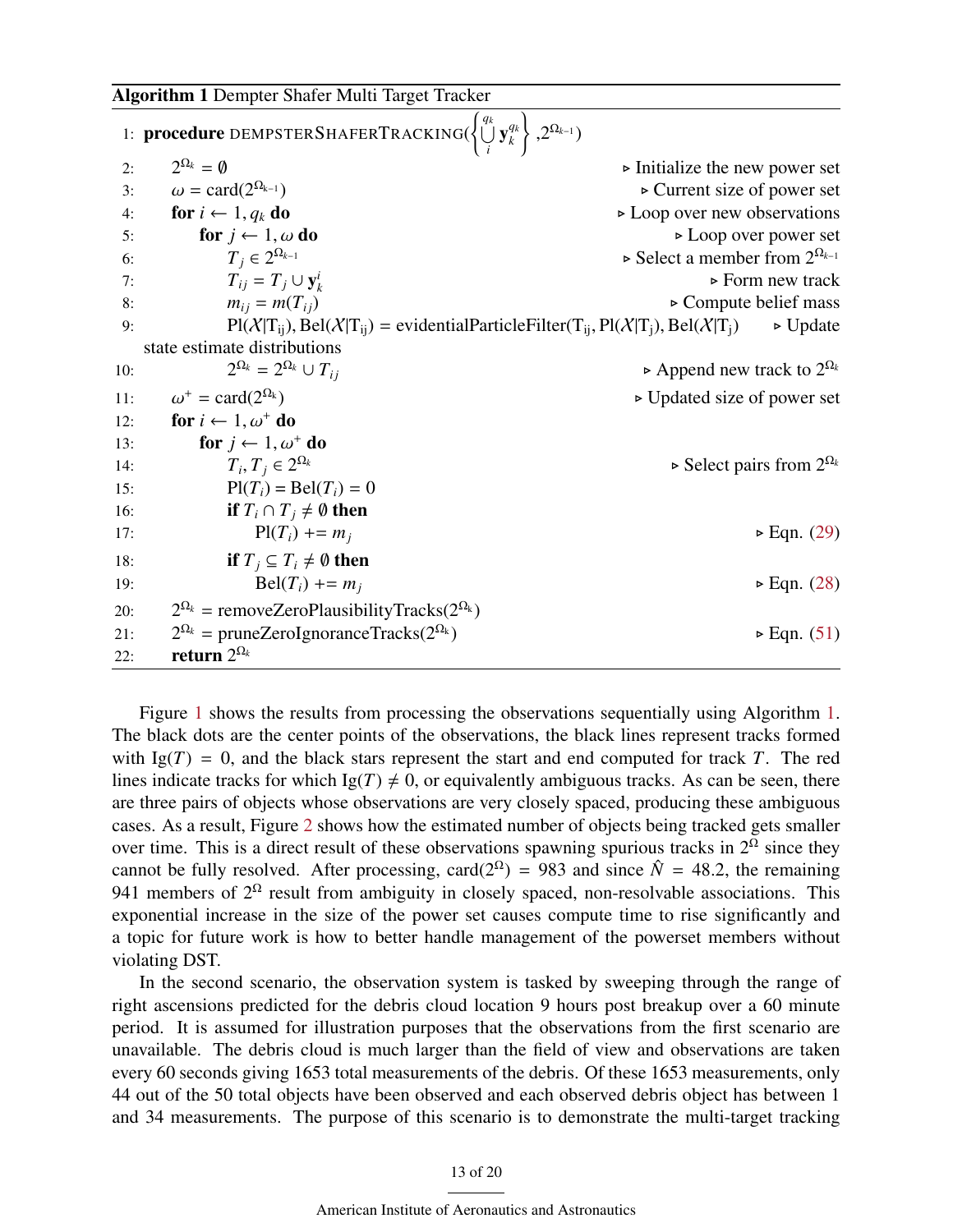

<span id="page-13-0"></span>Figure 1. Results of DSTMTT Algorithm



<span id="page-13-1"></span>Figure 2. Difference between true and estimated number of tracked objects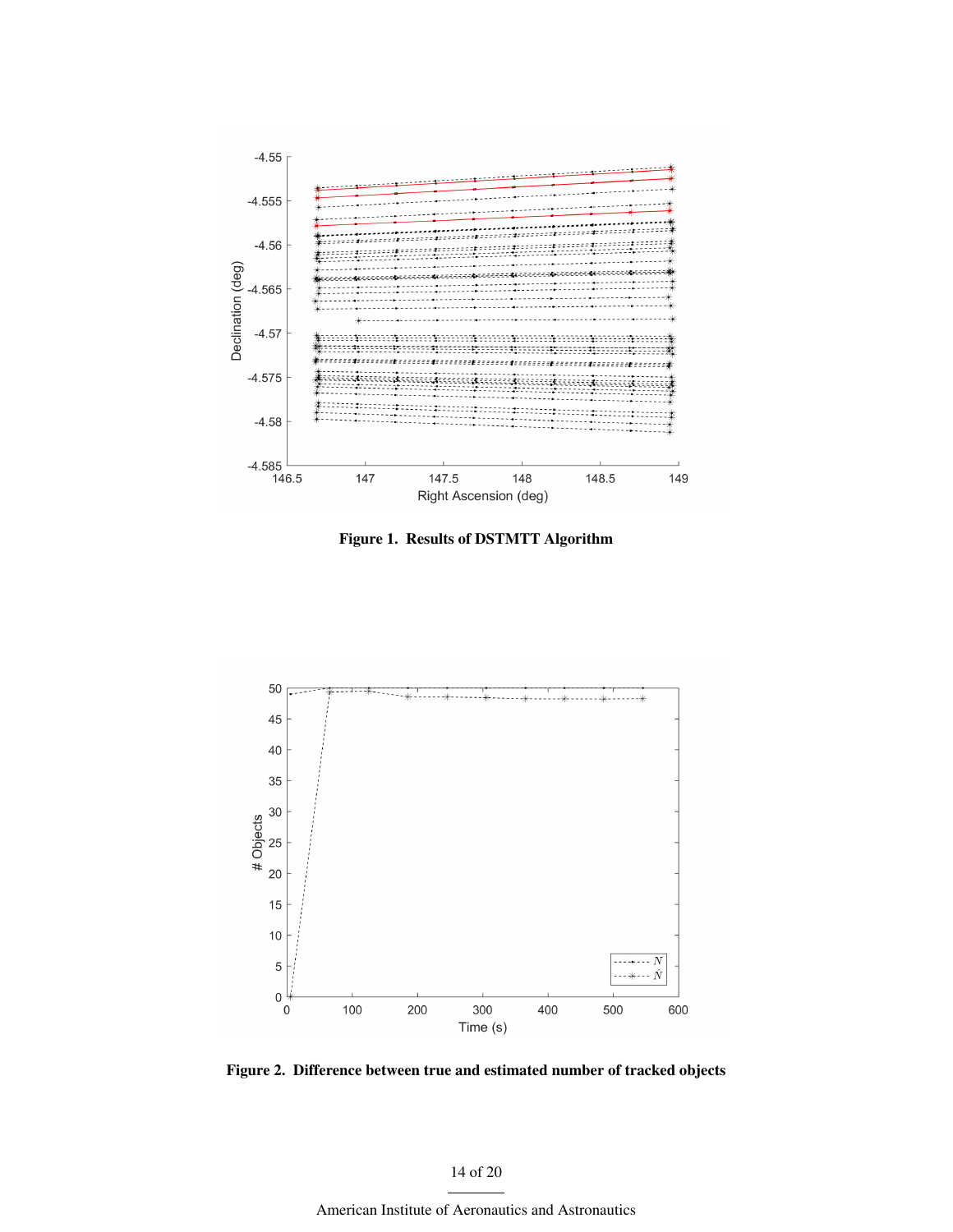capabilities of this algorithm when the targets do not all reside in the frame of the image and when targets drift in and out of the field of view over time. This is more closely related to the problem CAR-MHF attempts to solve. Figure [3](#page-14-1) shows the tracks formed as a result of the algorithm. Note the x axis spans nearly 15◦ since the field of view of the observer is spanning through the debris cloud. Figure [4](#page-16-3) shows the difference between how many objects the algorithm is tracking compared with how many objects have truly passed through the field of view. Table [1](#page-15-0) shows the association performance for this scenario. The interesting columns to examine are the ignorance ratio and the number of unique labels. The unique labels indicates how many of the true objects are included in this track. Only tracks with unique labels  $= 1$  can be correctly identified tracks, and it is interesting to look at the tracks with unique labels  $= 1$  but ignorance ratio  $< 1$ . This indicates tracks for which there is association of at least one measurement which associates with another measurement not in the track. In these cases, the ignorance ratio is maximized when the measurements actually only come from a single object. As a point of future work, it would be interesting to use the ignorance ratio as a means to sample from the ambiguous tracks, keeping only those with high confidence, rather than keeping all ambiguous tracks in the power set.



<span id="page-14-1"></span>Figure 3. Results of DSTMTT Algorithm

<span id="page-14-0"></span>To briefly discuss computational performance, the run times for Scenario 1 and Scenario 2 were 89202.9 seconds and 12652.4 seconds respectively. Computationally scenario 2 is preferable since, while there are more total observations, on average the number of observations being ingested at a given time is substantially smaller. The simulations were performed on a Intel Core i7-6700k CPU with 32GB memory in matlab. The average run time of the observation to observation association method was 1.21 seconds which reinforces the order of magnitude estimation of the run time given in Eqn [\(52\)](#page-11-1). While the CPU time performance is not ideal, there are many improvements that can be made to this algorithm, for instance, by implementation in a compiled language as opposed to a scripting language.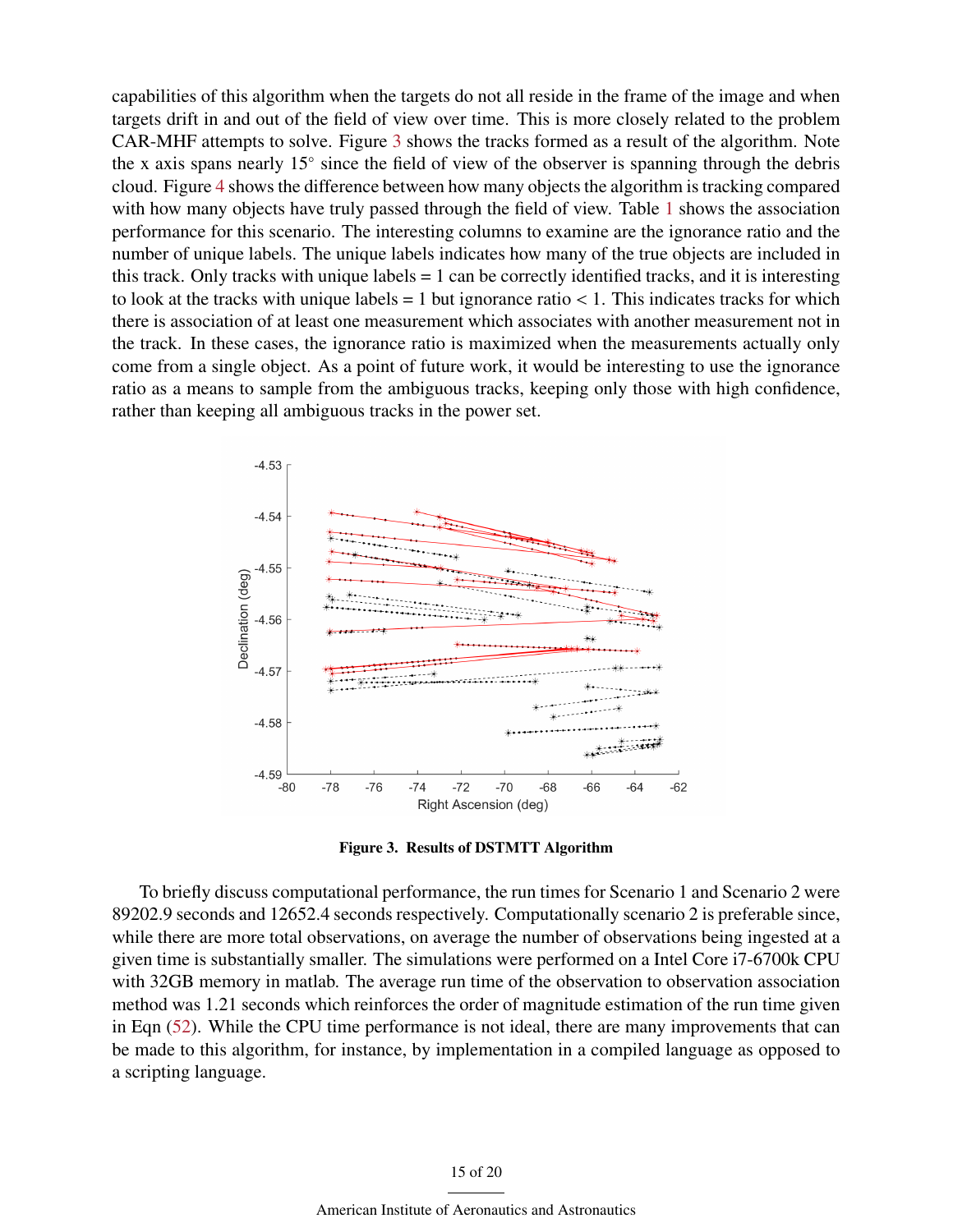| ID    | # Associated             | Ignorance Ratio  | <b>Unique Labels</b>    | $\rm ID$ | # Associated    | Ignorance Ratio | Unique Labels           |
|-------|--------------------------|------------------|-------------------------|----------|-----------------|-----------------|-------------------------|
| 10001 | $\overline{26}$          | 1.000000         |                         | 10032    | $\overline{10}$ | 0.066206        |                         |
| 10002 | $\mathbf{9}$             | 1.000000         |                         | 10033    | $\,$ 8 $\,$     | 0.072031        | 3                       |
| 10003 | $\,8\,$                  | 1.000000         | 1                       | 10034    | 8               | 0.070169        | $\overline{\mathbf{3}}$ |
| 10004 | 5                        | 1.000000         | 1                       | 10035    | 8               | 0.064325        | 3                       |
| 10005 | 5                        | 1.000000         | 1                       | 10036    | 8               | 0.355032        | $\mathbf{1}$            |
| 10006 | 12                       | 1.000000         | 1                       | 10037    | 16              | 0.019664        | $\overline{c}$          |
| 10007 | $10\,$                   | 1.000000         | 1                       | 10038    | 6               | 1.000000        | 1                       |
| 10008 | $\,8\,$                  | 1.000000         | $\mathbf{1}$            | 10039    | $\overline{2}$  | 1.000000        | 1                       |
| 10009 | $\overline{7}$           | 1.000000         | 1                       | 10040    | 10              | 0.030980        | $\overline{c}$          |
| 10010 | 5                        | 1.000000         | 1                       | 10041    | 10              | 0.028430        | 3                       |
| 10011 | $\overline{4}$           | 0.992179         | $\mathbf{1}$            | 10042    | 10              | 0.026622        | 3                       |
| 10012 | 9                        | 1.000000         | 1                       | 10043    | 10              | 0.026113        | $\overline{\mathbf{3}}$ |
| 10013 | $\overline{\mathcal{L}}$ | 1.000000         | 1                       | 10044    | $\overline{7}$  | 0.022761        | 3                       |
| 10014 | 34                       | 0.999999         | 1                       | 10045    | 13              | 0.133369        | 3                       |
| 10015 | 11                       | 0.251810         | $\overline{c}$          | 10046    | 13              | 0.091231        | 3                       |
| 10016 | 23                       | 1.000000         | $\mathbf{1}$            | 10047    | 12              | 0.084184        | 3                       |
| 10017 | 21                       | 0.861727         | $\mathbf{1}$            | 10048    | 24              | 0.033964        | $\overline{c}$          |
| 10018 | $\overline{4}$           | 1.000000         | $\mathbf{1}$            | 10049    | 12              | 0.178488        | $\overline{c}$          |
| 10019 | 10                       | 1.000000         | $\overline{c}$          | 10050    | 9               | 0.048686        | $\overline{c}$          |
| 10020 | 13                       | 0.373452         | 3                       | 10051    | 13              | 0.019786        | $\frac{2}{2}$           |
| 10021 | 11                       | 0.058676         | $\mathbf{1}$            | 10052    | $\overline{2}$  | 0.020190        |                         |
| 10022 | 11                       | 0.065351         | $\overline{c}$          | 10053    | 13              | 0.043982        | $\overline{c}$          |
| 10023 | 11                       | 0.060098         | $\overline{c}$          | 10054    | 32              | 1.000000        | $\mathbf{1}$            |
| 10024 | 11                       | 0.067875         | $\overline{c}$          | 10055    | 22              | 1.000000        |                         |
| 10025 | 9                        | 0.064370         | $\overline{c}$          | 10056    | 14              | 1.000000        | 1                       |
| 10026 | 9                        | 0.059507         | $\overline{c}$          | 10057    | 3               | 1.000000        | 1                       |
| 10027 | 9                        | 0.064184         | $\overline{c}$          | 10058    | 27              | 1.000000        | 1                       |
| 10028 | 9                        | 0.064735         | $\overline{c}$          | 10059    | 18              | 1.000000        | 1                       |
| 10029 | 10                       | 0.069590         | $\overline{c}$          | 10060    | 4               | 0.319874        | $\overline{c}$          |
| 10030 | 10                       | 0.068980         | 3                       | 10061    | 8               | 1.000000        | $\mathbf{1}$            |
| 10031 | 10                       | 0.072673         | $\overline{\mathbf{3}}$ | 10062    | 6               | 1.000000        | $\mathbf{1}$            |
| 10063 | $\mathbf{1}$             | $\boldsymbol{0}$ | $\overline{3}$          |          |                 |                 |                         |

<span id="page-15-0"></span>

| <b>Table 1. Scenario 2 Association Performance</b> |  |  |  |
|----------------------------------------------------|--|--|--|
|----------------------------------------------------|--|--|--|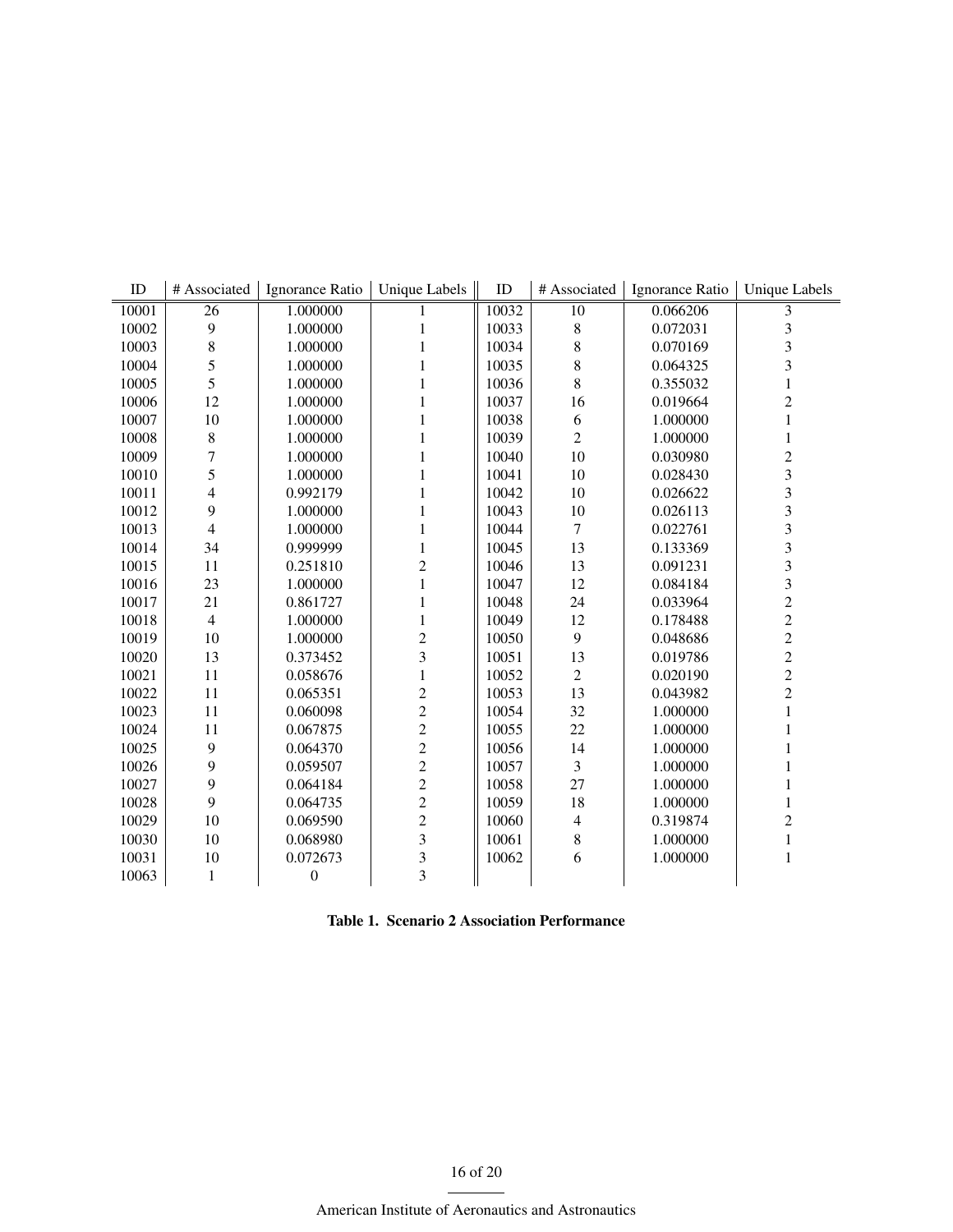

Figure 4. Difference between true and estimated number of tracked objects

# <span id="page-16-3"></span>VII. Conclusions and Future Work

To conclude, a Dempster-Shafer framework is presented combining an optimization based association metric with an evidential particle filter for updating state estimate distributions. This framework is based on collecting evidence for track formation and following DST only forming tracks when ignorance is driven from the system. A simulated scenario following the breakup of a GEO satellite demonstrates the utility of the algorithm to reconcile object tracks and update state estimates given limited observation availability and short time between observations.

A primary topic of future work is how to improve the computational performance of the algorithm. In particular, how to prevent ambiguities from growing the size of the power set unnecessarily. Another area of future work is to test the algorithm with more complicated dynamics models and with empirical observation data.

# VIII. Acknowledgements

This material is based upon work supported by the National Science Foundation Graduate Research Fellowship under Grant No. DGE-1148903. Shoutout to MITLL for sending me to AMOS.

# References

- <span id="page-16-0"></span>[1] "Joint Publication 3-14, Space Operations," US Joint Chiefs of Staff, Washington, D.C., 2013.
- <span id="page-16-1"></span>[2] C. D. Wickens, "Situation awareness: Review of Mica Endsley's 1995 articles on situation awareness theory and measurement," *Human factors*, Vol. 50, No. 3, 2008, pp. 397–403.
- [3] J. L. Worthy and M. J. Holzinger, "Use of Uninformative Priors to Initialize State Estimation for Dynamical Systems," *Advances in Space Research*, 2017, http://dx.doi.org/10.1016/j.asr.2017.06.040.
- <span id="page-16-2"></span>[4] P. Konstantinova, A. Udvarev, and T. Semerdjiev, "A study of a target tracking algorithm using global nearest neighbor approach," *Proceedings of the International Conference on Computer Systems and Technologies (CompSysTech03)*, 2003, pp. 290–5.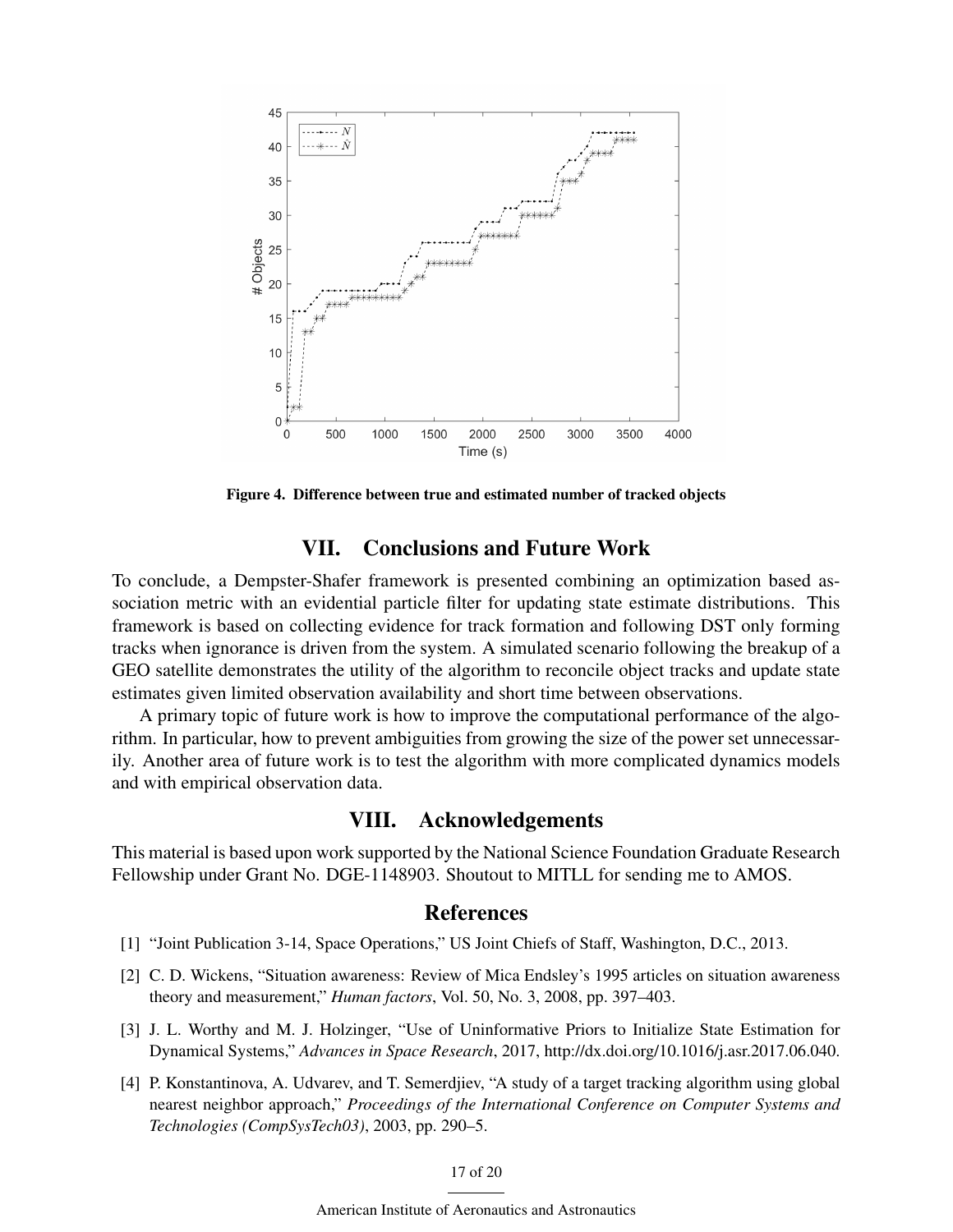- [5] P. M. Vaidya, "AnO(n logn) algorithm for the all-nearest-neighbors Problem," *Discrete & Computational Geometry*, Vol. 4, Mar 1989, pp. 101–115, 10.1007/BF02187718.
- <span id="page-17-0"></span>[6] D. Kostishack, B. Burke, and G. Mayer, "Continuous-scan charge-coupled device (CCD) sensor system with moving target indicator (MTI) for satellite surveillance," *QUANTUM*, Vol. 10, 1980, p. 50.
- <span id="page-17-1"></span>[7] A. Amditis, G. Thomaidis, P. Maroudis, P. Lytrivis, and G. Karaseitanidis, "Multiple hypothesis tracking implementation," *Laser Scanner Technology*, InTech, 2012.
- <span id="page-17-2"></span>[8] R. Hoseinnezhad, B.-N. Vo, B.-T. Vo, and D. Suter, "Visual tracking of numerous targets via multi-Bernoulli filtering of image data," *Pattern Recognition*, Vol. 45, No. 10, 2012, pp. 3625–3635.
- <span id="page-17-3"></span>[9] I. I. Hussein, K. J. DeMars, C. Früh, R. S. Erwin, and M. K. Jah, "An AEGIS-FISST integrated detection and tracking approach to Space Situational Awareness," *Information Fusion (FUSION), 2012 15th International Conference on*, IEEE, 2012, pp. 2065–2072.
- [10] K. Fujimoto, M. Uetsuhara, and T. Yanagisawa, "Statistical track-before-detect methods applied to faint optical observations of resident space objects," *Advanced Maui Optical and Space Surveillance Technical Conference*, 2015.
- <span id="page-17-4"></span>[11] T. S. Murphy, M. J. Holzinger, and B. Flewelling, "Visual Tracking Methods for Improved Sequential Image-Based Object Detection," *Journal of Guidance, Control, and Dynamics*, 2017.
- <span id="page-17-5"></span>[12] A. Milani and G. Gronchi, *Theory of orbit determination*. Cambridge University Press, 2010.
- <span id="page-17-6"></span>[13] A. Milani, G. Tommei, D. Farnocchia, A. Rossi, T. Schildknecht, and R. Jehn, "Correlation and orbit determination of space objects based on sparse optical data," *Monthly Notices of the Royal Astronomical Society*, Vol. 417, No. 3, 2011, pp. 2094–2103, 10.1111/j.1365-2966.2011.19392.x.
- <span id="page-17-7"></span>[14] J. M. Maruskin, D. J. Scheeres, and K. T. Alfriend, "Correlation of Optical Observations of Objects in Earth Orbit," *Journal of Guidance, Control, and Dynamics*, Vol. 32, No. 1, 2009, pp. 194–209, doi:10.2514/1.36398.
- [15] K. Fujimoto, J. Maruskin, and D. Scheeres, "Circular and zero-inclination solutions for optical observations of Earth-orbiting objects," *Celestial Mechanics and Dynamical Astronomy*, Vol. 106, No. 2, 2010, pp. 157–182, doi:10.1007/s10569-009-9245-y.
- <span id="page-17-8"></span>[16] K. Fujimoto and D. Scheeres, "Correlation of optical observations of earth-orbiting objects and initial orbit determination," *Journal of guidance, control, and dynamics*, Vol. 35, No. 1, 2012, pp. 208–221.
- <span id="page-17-9"></span>[17] K. Fujimoto and K. T. Alfriend, "Optical Short-Arc Association Hypothesis Gating via Angle-Rate Information," *Journal of Guidance, Control, and Dynamics*, 2015/06/08 2015, pp. 1–12, 10.2514/1.G000927.
- <span id="page-17-10"></span>[18] J. Siminski, O. Montenbruck, H. Fiedler, and T. Schildknecht, "Short-arc tracklet association for geostationary objects," *Advances in Space Research*, Vol. 53, No. 8, 2014, pp. 1184 – 1194, doi:10.1016/j.asr.2014.01.017.
- <span id="page-17-11"></span>[19] J. L. Worthy III and M. J. Holzinger, "AN OPTIMIZATION BASED APPROACH TO CORRELA-TION OF OBSERVATIONS WITH UNCERTAINTY," *AAS/AIAA Spaceflight Mechanics Meeting, Napa, CA*, 2016.
- <span id="page-17-12"></span>[20] K. DeMars, M. Jah, and P. Schumacher, "Initial Orbit Determination using Short-Arc Angle and Angle Rate Data," *IEEE Transactions on Aerospace and Electronic Systems*, Vol. 48, No. 3, 2012, pp. 2628– 2637, doi:10.1109/TAES.2012.6237613.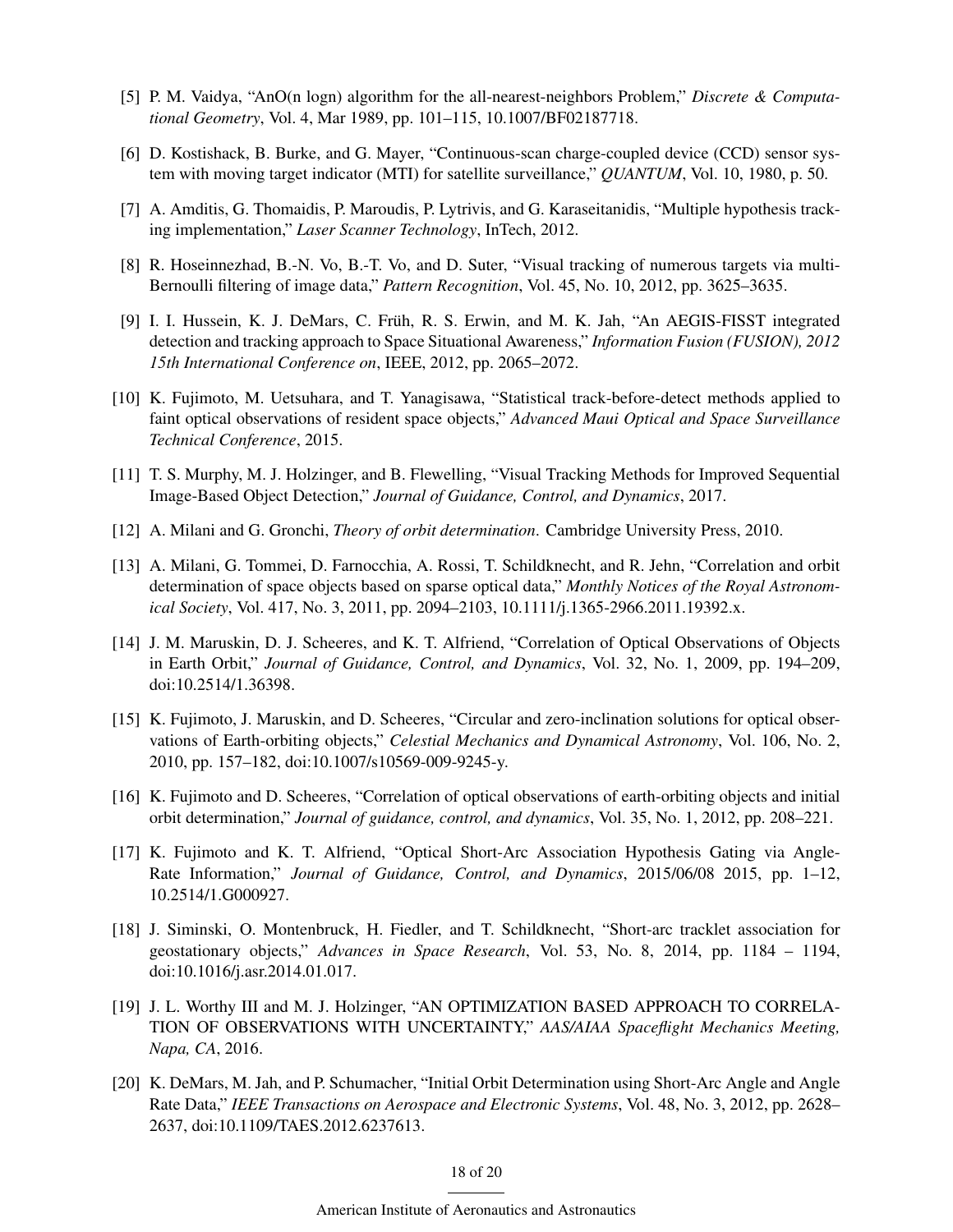- [21] K. DeMars and M. K. Jah, "Probabilistic Initial Orbit Determination Using Gaussian Mixture Models," *Journal of Guidance Control, and Dynamics*, Vol. 36, No. 5, 2013, pp. 1324–1335, doi:10.2514/1.59844.
- <span id="page-18-0"></span>[22] J. Stauch, M. Jah, J. Baldwin, T. Kelecy, and K. A. Hill, ch. Mutual Application of Joint Probabilistic Data Association, Filtering, and Smoothing Techniques for Robust Multiple Space Object Tracking (Invited). AIAA SPACE Forum, American Institute of Aeronautics and Astronautics, Aug 2014. 0, 10.2514/6.2014-4365.
- <span id="page-18-1"></span>[23] A. Milani, G. F. Gronchi, M. d. Vitturi, and Z. Knežević, "Orbit determination with very short arcs. I admissible regions," *Celestial Mechanics and Dynamical Astronomy*, Vol. 90, No. 1-2, 2004, pp. 57– 85, doi:10.1007/s10569-004-6593-5.
- <span id="page-18-2"></span>[24] J. L. W. III and M. J. Holzinger, "Sequential Estimation from Uninformative Priors Using Dempster-Shafer Theory," *IEEE Transactions in Aerospace And Electronic Systems (submitted)*, 2017.
- <span id="page-18-3"></span>[25] A. Milani, G. F. Gronchi, Z. Knežević, M. E. Sansaturio, and O. Arratia, "Orbit determination with very short arcs: II. Identifications," *Icarus*, Vol. 179, No. 2, 2005, pp. 350 – 374, doi:10.1016/j.icarus.2005.07.004.
- <span id="page-18-4"></span>[26] J. L. Worthy and M. J. Holzinger, "Incorporating Uncertainty in Admissible Regions for Uncorrelated Detections," *Journal of Guidance, Control, and Dynamics*, Vol. 38, No. 9, 2015, pp. 1673–1689, 10.2514/1.G000890.
- <span id="page-18-5"></span>[27] K. Fujimoto, D. J. Scheeres, J. Herzog, and T. Schildknecht, "Association of optical tracklets from a geosynchronous belt survey via the direct Bayesian admissible region approach," *Advances in Space Research*, Vol. 53, No. 2, 2014, pp. 295 – 308, doi:10.1016/j.asr.2013.11.021.
- <span id="page-18-6"></span>[28] J. L. W. III and M. J. Holzinger, "An Optimization Approach for Observation Association with Systemic Uncertainty Applied to Electro-Optical Systems," *Advances in Space Research (submitted)*, 2016.
- <span id="page-18-7"></span>[29] E. L. Lehmann and J. P. Romano, *Testing statistical hypotheses*. Springer Science & Business Media, 2006.
- <span id="page-18-8"></span>[30] H. Van Trees, *Detection, Estimation, and Modulation Theory, Optimum Array Processing*. Detection, Estimation, and Modulation Theory, Wiley, 2004.
- <span id="page-18-9"></span>[31] H. Cramér, *Mathematical methods of statistics*, Vol. 9. Princeton university press, 1945.
- <span id="page-18-10"></span>[32] A. Dempster, "The Dempster–Shafer calculus for statisticians," *International Journal of Approximate Reasoning*, Vol. 48, No. 2, 2008, pp. 365 – 377. In Memory of Philippe Smets (1938–2005), http://dx.doi.org/10.1016/j.ijar.2007.03.004.
- [33] G. Shafer *et al.*, *A mathematical theory of evidence*, Vol. 1. Princeton university press Princeton, 1976.
- <span id="page-18-13"></span>[34] D. Dubois and H. Prade, *A Set-Theoretic View of Belief Functions*, pp. 375–410. Berlin, Heidelberg: Springer Berlin Heidelberg, 2008, 10.1007/978-3-540-44792-4-14.
- <span id="page-18-11"></span>[35] P. Smets and R. Kennes, "The transferable belief model," *Artificial Intelligence*, Vol. 66, No. 2, 1994, pp. 191 – 234, http://dx.doi.org/10.1016/0004-3702(94)90026-4.
- <span id="page-18-12"></span>[36] A. D. Jaunzemis and M. J. Holzinger, "EVIDENTIAL REASONING APPLIED TO SINGLE-OBJECT LOSS-OF-CUSTODY SCENARIOS FOR TELESCOPE TASKING," *AAS/AIAA Spaceflight Mechanics Meeting, Napa, CA*, 2016.